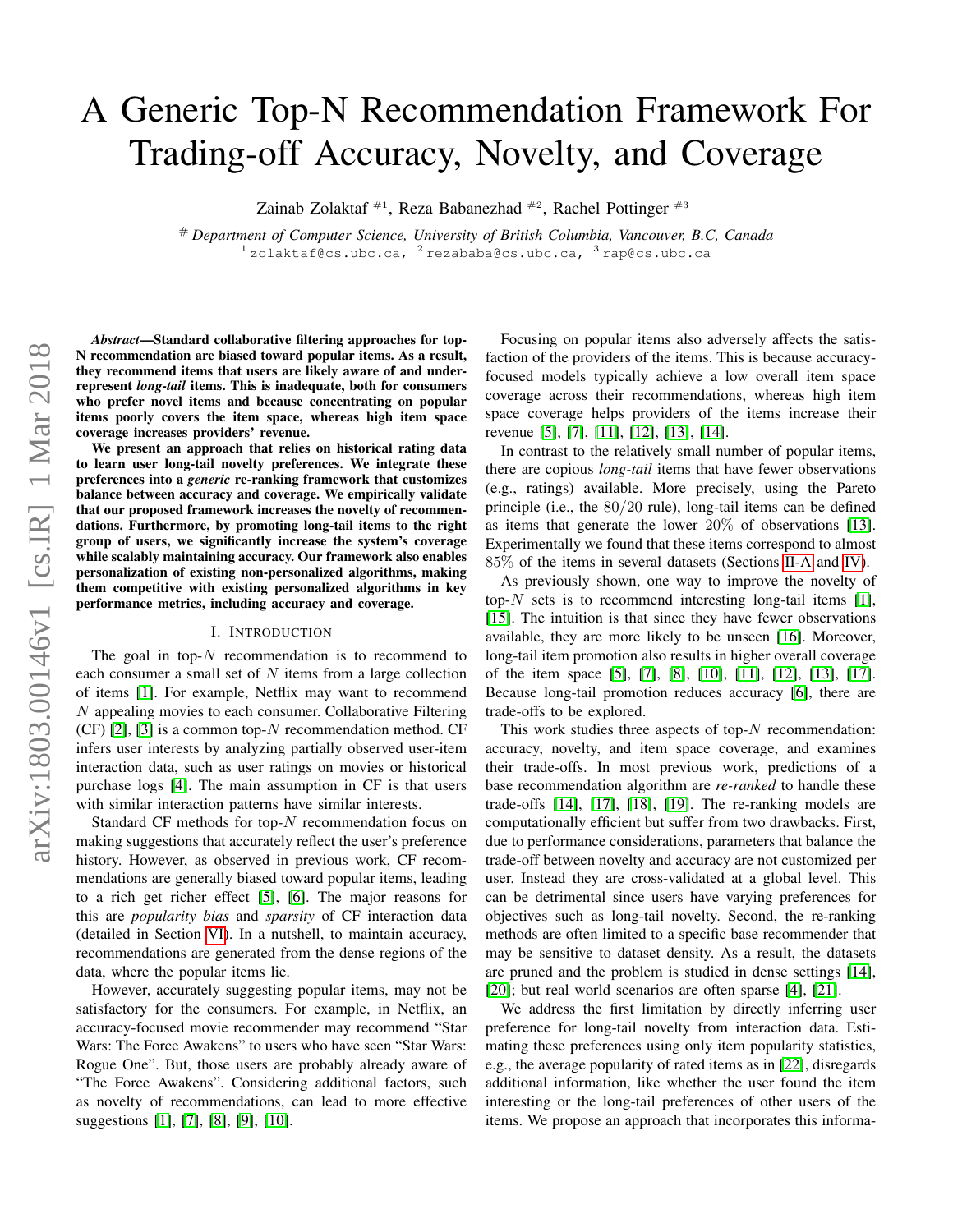tion and learns the users' long-tail novelty preferences from interaction data.

This approach allows us to customize the re-ranking per user, and design a *generic* re-ranking framework, which resolves the second limitation of prior work. In particular, since the long-tail novelty preferences are estimated independently of any base recommender, we can plug-in an appropriate one w.r.t. different factors, such as the dataset sparsity.

Our top-N recommendation framework, GANC, is Generic, and provides customized balance between Accuracy, Novelty, and Coverage. Our work does not rely on any additional contextual data, although such data, if available, can help promote newly-added long-tail items [\[23\]](#page-12-22), [\[24\]](#page-12-23). In summary:

- We examine various measures for estimating user longtail novelty preference in Section [II](#page-1-1) and formulate an optimization problem to directly learn users' preferences for long-tail items from interaction data in Section [II-C.](#page-2-0)
- We integrate the user preference estimates into GANC (Section [III\)](#page-3-0), and introduce *Ordered Sampling-based Locally Greedy (OSLG)*, a scalable algorithm that relies on user long-tail preferences to correct the popularity bias (Section [III-C\)](#page-3-1).
- We conduct an extensive empirical study and evaluate performance from accuracy, novelty, and coverage perspectives (Section [IV\)](#page-4-0). We use five datasets with varying density and difficulty levels. In contrast to most related work, our evaluation considers realistic settings that include a large number of infrequent items and users.
- Our empirical results confirm that the performance of reranking models is impacted by the underlying base recommender and the dataset density. Our generic approach enables us to easily incorporate a suitable base recommender to devise an effective solution for both dense and sparse settings. In dense settings, we use the same base recommender as existing re-ranking approaches, and we outperform them in accuracy and coverage metrics. For sparse settings, we plug-in a more suitable base recommender, and devise an effective solution that is competitive with existing top- $N$  recommendation methods in accuracy and novelty.

<span id="page-1-1"></span>Section [VI](#page-10-0) describes related work. Section [VII](#page-11-0) concludes.

## II. LONG-TAIL NOVELTY PREFERENCE

We begin this section by introducing our notation. We then describe various models for measuring user long-tail novelty preference (Section [II-B\)](#page-1-2).

## <span id="page-1-0"></span>*A. Notation and data model*

Let  $U$  denote the set of all consumers or users and  $T$  the set of all items. We reserve  $u$ ,  $s$  for indexing users, and  $i$ ,  $j$ for indexing items. Our dataset  $D$ , is a set of ratings of users on various items, i.e.,  $\mathcal{D} = \{r_{ui} : u \in \mathcal{U}, i \in \mathcal{I}\}\$ . Since every user rates only a small subset of items,  $D$  is a small subset of a complete rating matrix **R**, i.e.,  $\mathcal{D} \subset \mathbf{R} \in \mathbb{R}^{|\mathcal{U}| \times |\mathcal{I}|}$ .

We split D into a train set R and test set T. Let  $\mathcal{I}^{\mathcal{R}}(\mathcal{I}^{\mathcal{T}})$ denote items in the train (test) set, with  $\mathcal{I}^{\mathcal{R}}_u$  ( $\mathcal{I}^{\mathcal{T}}_u$ ) denoting the

<span id="page-1-3"></span>

| <b>Parameter</b>                                        | Symbol                                                                                                                   |
|---------------------------------------------------------|--------------------------------------------------------------------------------------------------------------------------|
| Dataset                                                 | $\mathcal{D}$                                                                                                            |
| Train dataset                                           | R                                                                                                                        |
| Test dataset                                            | $\tau$                                                                                                                   |
| Set of users                                            | и                                                                                                                        |
| Set of items                                            | $\mathcal{I}$                                                                                                            |
| Set of long tail items in $\mathcal R$                  | L.                                                                                                                       |
| Specific user                                           | $\boldsymbol{u}$                                                                                                         |
| Specific item                                           | i                                                                                                                        |
| Set of items of u in $R$                                | $\begin{array}{c} \mathcal{I}^{\mathcal{R}}_u \\ \mathcal{I}^{\mathcal{T}}_u \\ \mathcal{U}^{\mathcal{R}}_i \end{array}$ |
| Set of items of u in $T$                                |                                                                                                                          |
| Set of users of i in $R$                                |                                                                                                                          |
| Set of users of i in $\tau$                             | $\mathcal{U}_i^{\mathcal{T}}$                                                                                            |
| Rating of user $u$ on item $i$                          | $r_{ui}$                                                                                                                 |
| Size of top- $N$ set                                    | $\overline{N}$                                                                                                           |
| Top-N set of $u$                                        | $\mathcal{P}_u$                                                                                                          |
| Collection of top- $N$ sets for all users               | $\mathcal{P}$                                                                                                            |
| Long-tail novelty preference of user $u$ acc. model $m$ | $\theta_u^m$                                                                                                             |
| Accuracy function                                       | a(.)                                                                                                                     |
| Coverage function                                       | c(.)                                                                                                                     |
| Value function of user $u$                              | $v_u(.)$                                                                                                                 |

|  | TABLE I: Notation. |  |
|--|--------------------|--|
|  |                    |  |

items rated by a single user u in the train (test) set. Let  $\mathcal{U}_i^{\mathcal{R}}$  $(\mathcal{U}_i^{\mathcal{T}})$  denote users that rated item i in the train (test) set. For each user, we generate a top- $N$  set by ranking all unseen train items, i.e.,  $\mathcal{I}^{\mathcal{R}} \setminus \mathcal{I}^{\mathcal{R}}_u$ .

We denote the frequency of item i in a given set A with  $f_i^{\mathcal{A}}$ . Following  $[14]$ , the popularity of an item i is its frequency in the train set, i.e.,  $f_i^{\mathcal{R}} = |\mathcal{U}_i^{\mathcal{R}}|$ . Based on the Pareto principle [\[13\]](#page-12-12), or the 80/20 rule, we determine long-tail items,  $\mathcal{L}$ , as those that generate the lower 20% of the total ratings in the train set,  $\mathcal{L} \subset \mathcal{I}^{\mathcal{R}}$  (i.e, items are sorted in decreasing popularity). In our work, we use  $x_i = \frac{x_i - \min(\mathbf{x})}{\max(\mathbf{x}) - \min(\mathbf{x})}$  for normalizing a generic vector x.

Table [I](#page-1-3) summarizes our notation. We typeset the sets (e.g.,  $A$ ), use upper case bold letters for matrices (e.g., A), lowercase bold letters for vectors (e.g., a), and lower case letters for scalar variables (e.g., a).

## <span id="page-1-2"></span>*B. Simple long-tail novelty preference models*

Users have different preferences for discovering long-tail items. Given the train set  $R$ , we need a measure of the user's willingness to explore less popular items. Let  $\theta_u^m$  denote user  $u$ 's preference for long-tail novelty as measured by model  $m$ .

Figure [1](#page-2-1) plots the average popularity of rated items vs. the number of rated items (or *user activity*) for our datasets. As user activity increases, the average popularity of rated items decreases. This motivates an *Activity* measure  $\theta_u^A = |\mathcal{I}_u^R|$ . But, most users only rate a few items, and  $\theta_u^A$  does not indicate whether those items were long-tail or popular.

Instead, we can define a *Normalized Long-tail* measure

<span id="page-1-4"></span>
$$
\theta_u^N = \frac{|\mathcal{I}_u^{\mathcal{R}} \cap \mathcal{L}|}{|\mathcal{I}_u^{\mathcal{R}}|}
$$
(II.1)

which is the fraction of long-tail items in the user's rated items. The higher this fraction, the higher her preference for longtail items. However,  $\theta_u^N$  does not capture the user's interest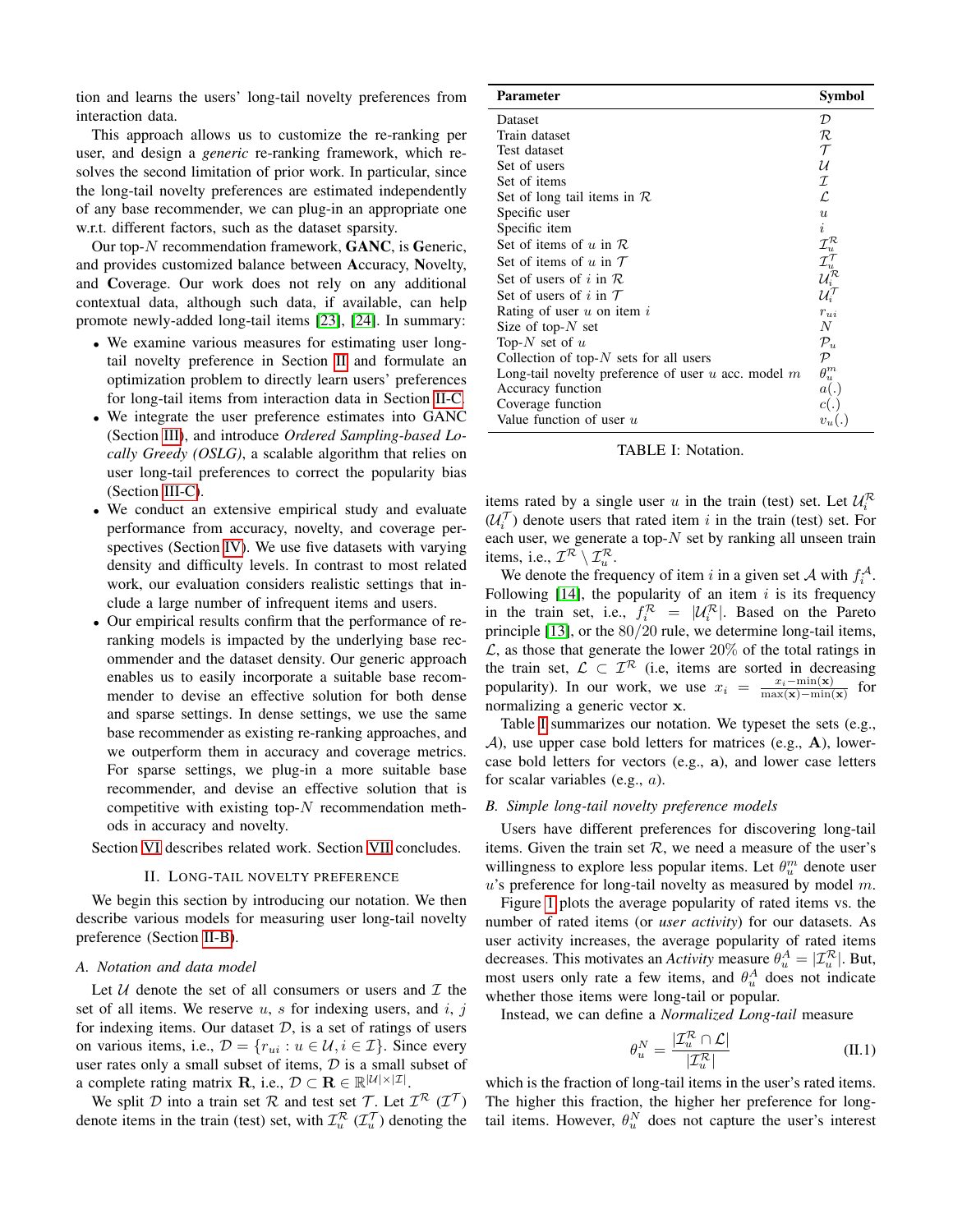<span id="page-2-1"></span>

Fig. 1: For each user u, we consider the set of items rated by u in train  $\mathcal{I}_u^R$ , and compute its average popularity  $\bar{a} =$  $\frac{1}{|\mathcal{I}_u^R|} \sum_{i \in \mathcal{I}_u^R} f_i^R$ . The x-axis shows the binned normalized  $|\mathcal{I}_u^R|$ , while the y-axis plots the mean of the corresponding  $\bar{a}$  values. The average popularity of items rated decreases as the number of items rated increases.

(e.g, rating) in the items, and does not distinguish between the various long-tail items.

To resolve both problems, we can use similar notions as in TFIDF [\[25\]](#page-12-24). The rating an item receives from a particular user reflects its importance for that user. To capture the discriminative power of the item among the set of users and control for the fact that some items are generally more popular, we also incorporate an inverse popularity factor  $(|\mathcal{U}_i^{\mathcal{R}}|)$  that is logarithmically scaled. We define *TFIDF-based* measure using

$$
\theta_u^T = \frac{1}{|\mathcal{I}_u^R|} \sum_{i \in \mathcal{I}_u^R} r_{ui} \log \left( \frac{|\mathcal{U}|}{|\mathcal{U}_i^R|} \right) \tag{II.2}
$$

This measure increases proportionally to the user rating  $r_{ui}$ , but is also counterbalanced by the popularity of the item. A higher  $\theta_u^T$  shows more preference for less popular items. Although  $\theta_u^T$  considers both the user interest  $r_{ui}$ , and the item popularity  $|\mathcal{U}_i^{\mathcal{R}}|$ , it has no indication about the preferences of the users in  $\mathcal{U}_i^{\mathcal{R}}$ . To address this limitation, observe Eq. [II.2](#page-2-2) can be re-written as

$$
\theta_u^T = \frac{1}{|\mathcal{I}_u^{\mathcal{R}}|} \sum_{i \in \mathcal{I}_u^{\mathcal{R}}} \theta_{ui} = \frac{\sum_{i \in \mathcal{I}_u} w_i \theta_{ui}}{\sum_{i \in \mathcal{I}_u} w_i}
$$
(II.3)

where  $\theta_{ui} = r_{ui} \log \left( \frac{|\mathcal{U}|}{|\mathcal{U}_i^{\mathcal{R}}|} \right)$  is a *per-user-item* long-tail preference value, and  $w_i = 1$  for all items. Basically,  $\theta_u^T$  gives equal importance to all items and is a crude average of  $\theta_{ui}$ .

We can generalize the idea in Eq. [II.3.](#page-2-3) Specifically, for each user, we consider a *generalized long-tail novelty* preference estimate,  $\theta_u^G$ . We assume  $\theta_u^G$  is a weighted average of  $\theta_{ui}$ . However, rather than imposing equal weights, we define  $w_i$  to indicate an *item importance* weight. Our second assumption is that an item is important when its users do not regard it as a mediocre item; when their preference for that item deviates from their generalized preference. In other words, an item  $i$ is important when  $\sum_{u \in \mathcal{U}_i^R} (\theta_{ui} - \theta_u^G)^2$  is large. Since  $w_i$  and  $\theta_u^G$  influence each other, below we describe how to learn these variables in a joint optimization objective.

# <span id="page-2-0"></span>*C. Learning generalized long-tail novelty preference*

We define  $\epsilon_i = \left[\sum_{u \in \mathcal{U}_i^{\mathcal{R}}} 1 - \left(\theta_{ui} - \theta_u^G\right)^2\right]$  as the *item mediocrity coefficient*. Assuming  $|\theta_{ui} - \theta_u^G| \le 1$  (explained later), the maximum of  $\epsilon_i$  is obtained when  $\theta_{ui} = \theta_u^G$ . We formulate our objective as:

$$
O(\mathbf{w}, \boldsymbol{\theta}^G) = \sum_{i \in \mathcal{I}^{\mathcal{R}}} w_i \left[ \sum_{u \in \mathcal{U}_i^{\mathcal{R}}} 1 - \left( \theta_{ui} - \theta_u^G \right)^2 \right] = \sum_{i \in \mathcal{I}^{\mathcal{R}}} w_i \epsilon_i
$$

<span id="page-2-2"></span>which is the total weighted mediocrity. Here,  $\mathcal{I}^{\mathcal{R}}$  are the items in train,  $\mathcal{U}_i^{\mathcal{R}}$  denotes users that rated item i in the train set (Section [II-A\)](#page-1-0), and  $\theta_{ui}$  is the per-user-item preference value, computed from rating data. Our objective has two unknown variables:  $\theta^G \in \mathbb{R}^{|\mathcal{U}|}$ ,  $\mathbf{w} \in \mathbb{R}^{|\mathcal{I}|}$ . We use an alternating optimization approach for optimizing w and  $\theta$ <sup>G</sup>. When optimizing w.r.t. w, we must minimize the objective function in accordance with our intuition about  $w_i$ . In particular, for larger mediocrity coefficient, we need smaller weights. On the other hand, when optimizing w.r.t.  $\boldsymbol{\theta}^G$ , we need to increase the closeness between  $\theta_u^G$  and all  $\theta_{ui}$ 's, which is aligned with our intuition about  $\theta_u^G$ . So, we have to maximize the objective function w.r.t.  $\theta^G$ . Our final objective is a minimax problem:

$$
\min_{\mathbf{w}} \max_{\boldsymbol{\theta}^G} \qquad O(\mathbf{w}, \boldsymbol{\theta}^G) - \lambda_1 \sum_{i \in \mathcal{I}^{\mathcal{R}}} \log w_i \qquad (\text{II.4})
$$

<span id="page-2-3"></span>where we have added a regularizor term  $\sum_{i \in \mathcal{I}^{\mathcal{R}}} \log w_i$  to prevent  $w_i$  from approaching 0 [\[26\]](#page-12-25).

When  $\theta$ <sup>G</sup> is fixed, we need to solve a minimization problem involving only w. By taking the derivative w.r.t.  $w_i$  we have

$$
w_i = \frac{\lambda_1}{\sum_{u \in \mathcal{U}_i^{\mathcal{R}}} 1 - (\theta_{ui} - \theta_u^G)^2} = \frac{\lambda_1}{\epsilon_i}
$$
 (II.5)

When w is fixed, we need to solve a maximization problem involving  $\boldsymbol{\theta}^G$ . Taking the derivative w.r.t.  $\theta_u^G$  we derive

<span id="page-2-5"></span><span id="page-2-4"></span>
$$
\theta_u^G = \frac{\sum_{i \in \mathcal{I}_u^R} w_i \theta_{ui}}{\sum_{i \in \mathcal{I}_u^R} w_i}
$$
(II.6)

Essentially, Eq. [II.5](#page-2-4) characterizes an item's weight, based on the item mediocrity. The higher the mediocrity, the lower the weight. Moreover, for every user u,  $\theta_u^G$  is a weighted average of all  $\theta_{ui}$ . Note, in Eq. [II.6,](#page-2-5)  $\theta_u^G = \theta_u^T$  when  $w_i = 1$  for all items. Our generalized  $\theta_u^G$  incorporates both the user interest and popularity of items (via  $\theta_{ui}$ ), and the preferences of other users of the item (via  $w_i$ ). Furthermore, since we need  $|\theta_{ui} - \theta_{ui}|$  $|\theta_u^G| \le 1$ , and prefer  $\theta_u^G \in [0, 1]$ , we project all  $\theta_{ui}$  to the  $[0, 1]$ interval before applying the algorithm. We also set  $\lambda_1 = 1$ .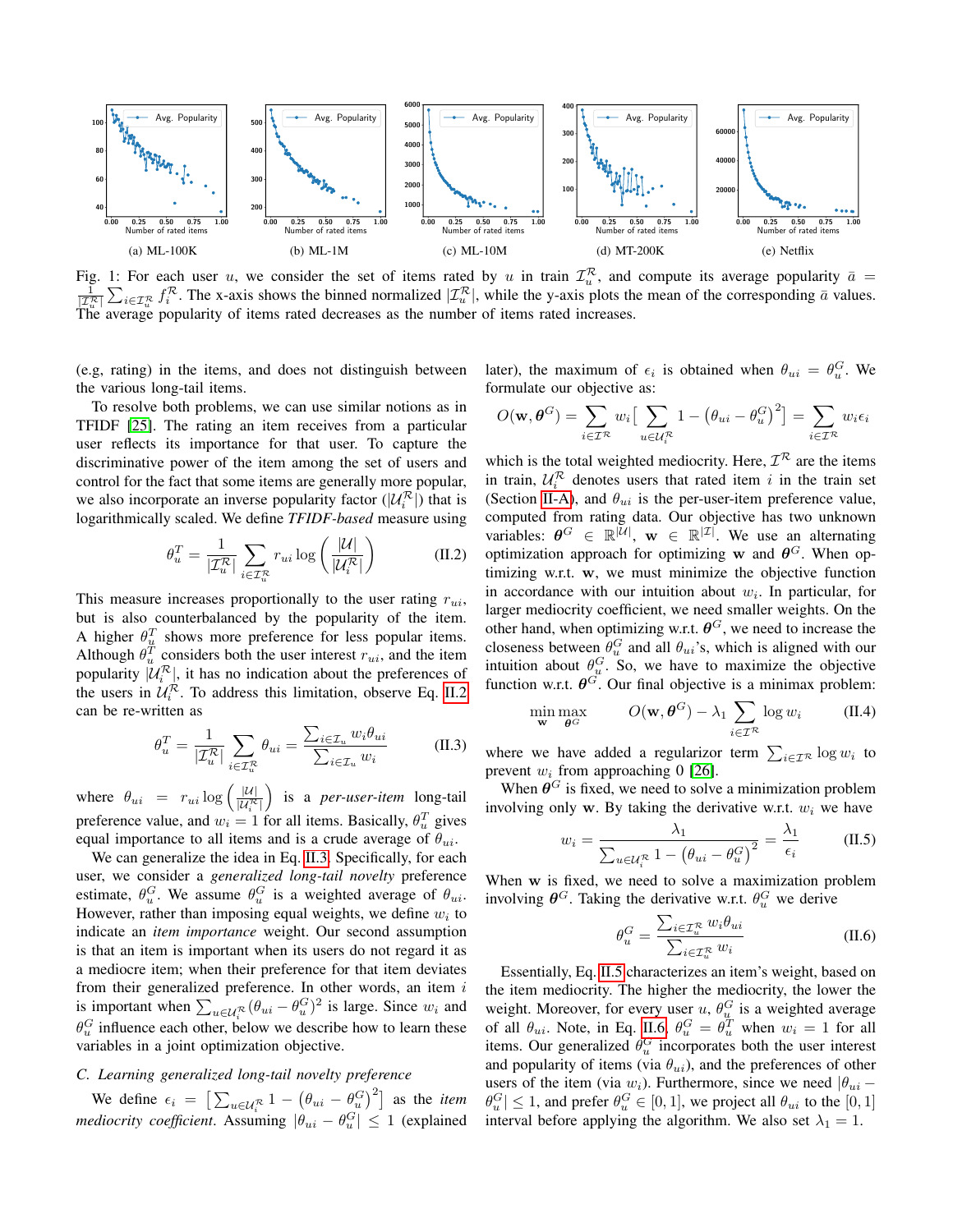### <span id="page-3-0"></span>III. GANC: GENERIC RE-RANKING FRAMEWORK

We define user satisfaction based on the accuracy of the top- $N$  set and its coverage of the item space, so as to introduce novelty and serendipity into recommendation sets. We consider three components for our framework: 1) an accuracy recommender (ARec) that is responsible for suggesting accurate top- $N$  sets. 2) a coverage recommender (CRec) that is responsible for suggesting top- $N$  sets that maximize coverage across the item space, and consequently promote long-tail items. 3) the user preference for long-tail novelty  $\theta_u \in [0, 1]$ . We use the template  $GANC(ARec, \theta, CRec)$  to specify the used components.

We define individual user value functions for a top- $N$  set  $\mathcal{P}_u$  as

<span id="page-3-2"></span>
$$
v_u(\mathcal{P}_u) = (1 - \theta_u)a(\mathcal{P}_u) + \theta_u c(\mathcal{P}_u)
$$
 (III.1)

where  $a(.)$  measures the score of a set of items according to the accuracy recommender, and  $c(.)$  measures the score of a set according to the coverage recommender. With slight abuse of notation, let  $a(i)$  and  $c(i)$  denote the accuracy score and coverage score of a single item i. We ensure  $a(i), c(i) \in$ [0, 1] to have the same scale. Furthermore, we define  $a(\mathcal{P}_u) = \sum_{i \in \mathcal{P}} a(i)$  and  $c(\mathcal{P}_u) = \sum_{i \in \mathcal{P}} c(i)$ .  $i \in \mathcal{P}_u$   $a(i)$  and  $c(\mathcal{P}_u) = \sum_{i \in \mathcal{P}_u} c(i)$ .

The user value function in Eq. [III.1](#page-3-2) positively rewards sets that increase coverage. Similar intuitions for encouraging solutions with desirable properties, e.g., diverse solutions, have been used in related work [\[27\]](#page-12-26). However, their trade-off parameters are typically obtained via parameter tuning or cross validation. By contrast, we impose personalization via the user preference estimate,  $\theta_u$ , that is learned based on historical rating data. Next, we list the various base recommender models integrated into GANC.

### <span id="page-3-3"></span>*A. Accuracy recommender*

The accuracy recommender provides an accuracy score,  $a(i)$ , for each item i. We experiment with three models (Section [IV-A](#page-4-1) provides details and setup configurations):

- Most popular (Pop) [\[1\]](#page-12-0) is non-personalized and recommends the most popular unseen items. It makes accurate recommendations, but has low coverage and novelty [\[1\]](#page-12-0). Since it does not score items, we define  $a(i) = 1$  if item i is in the top-N set suggested by Pop, otherwise  $a(i) = 0$ .
- Regularized SVD (RSVD) [\[28\]](#page-12-27) learns latent factors for users and items by analyzing user-item interaction data (e.g., ratings). The factors are then used to predict the values of unobserved ratings. We use RSVD to compute a predicted rating matrix  $\hat{\mathbf{R}} \in \mathbb{R}^{|\mathcal{U}| \times |\mathcal{I}|}$ . We normalize the predicted rating vectors of all users to ensure  $\hat{r}_{ui} \in [0, 1]$ , and define  $a(i) = \hat{r}_{ui}$ .
- PureSVD (PSVD) [\[1\]](#page-12-0) is also a latent factor model. We follow the same procedure as RSVD, using PSVD factors [\[1\]](#page-12-0). Note, PSVD scores correspond to associations between users and items.

## *B. Coverage recommender*

The coverage recommender provides a coverage score,  $c(i)$ , for each item  $i$ . We use three coverage recommenders:

- Random (Rand) recommends  $N$  unseen items randomly. It has high coverage, but low accuracy [\[5\]](#page-12-4). We define  $c(i) \sim \text{unif}(0, 1)$ .
- Static (Stat) focuses exclusively on promoting less popular items. We define  $c(i)$  to be a monotone decreasing function of  $f_i^{\mathcal{R}}$ , the popularity of i in the train set  $\mathcal{R}$ . We use  $c(i) = \frac{1}{\sqrt{c^i}}$  $\frac{1}{f_i^R + 1}$  in our work. Note the gain of recommending an item is constant.
- Dynamic (Dyn) allows us to better correct for the popularity bias in recommendations. In particular, rather than the train set  $R$ , we define  $c(i)$  based on the set of recommendations made so far. Let  $P = \{P_u\}_{u=1}^{|U|}$  with  $|\mathcal{P}_u| = N$ , denote the collection of top-N sets assigned to all users, and  $A = \{\mathcal{A}_u\}_{u=1}^{|\mathcal{U}|}$  with  $\mathcal{A}_u \subseteq \mathcal{P}_u$ , denote a partial collection where a subset of users have been assigned some items. We measure the long-tail appeal of an item using a monotonically decreasing function of the popularity of i in A, i.e.,  $f_i^{\mathcal{A}}$ . We use  $c(i) = \frac{1}{\sqrt{t_i^2}}$  $f_i^{\mathcal{A}}+1$ in our work. The main intuition is that recommending an item has a diminishing returns property: the more the item is recommended, the less the gain of the item in coverage, i.e.,  $c(i) = 1$  when  $\mathcal{A} = \emptyset$ , but decreases as the item is more frequently suggested.

## <span id="page-3-1"></span>*C. Optimization Algorithm for GANC*

The overall goal of the framework is to find an optimal top-N collection  $\mathcal{P} = {\mathcal{P}_u}_{u=1}^{|\mathcal{U}|}$  that maximizes the aggregate of the user value functions:

<span id="page-3-4"></span>
$$
\max_{\mathcal{P}} \ v(\mathcal{P}) = \sum_{u \in \mathcal{U}} v_u(\mathcal{P}_u) \tag{III.2}
$$

The combination of Rand and Stat with the accuracy recommenders in Section [III-A,](#page-3-3) result in value functions that can be optimized greedily and independently, for each user. Using Dyn, however, creates a dependency between the optimization of user value functions, where the items suggested to one user depend on those suggested to previous users. Therefore, user value functions can no longer be optimized independently.

Optimization algorithm for GANC with Dyn. Because Dyn is monotonically decreasing in  $f_i^{\mathcal{A}}$ , when used in Eq[.III.1,](#page-3-2) the overall objective in Eq. [III.2](#page-3-4) becomes submodular across users. Maximizing a submodular function is NP-hard [\[29\]](#page-12-28). However, a key observation is that the constraint of recommending N items to each user, corresponds to a partition matroid over the users. Finding a top- $N$  collection  $P$  that maximizes Eq. [III.2](#page-3-4) is therefore an instance of maximizing a submodular function subject to a matroid constraint (see Appendix [B\)](#page-13-0). A *Locally Greedy* heuristic, due to Fisher et al. [\[30\]](#page-12-29), can be applied: consider the users separately and in arbitrary order. At each step, select a user u arbitrarily, and greedily construct  $\mathcal{P}_u$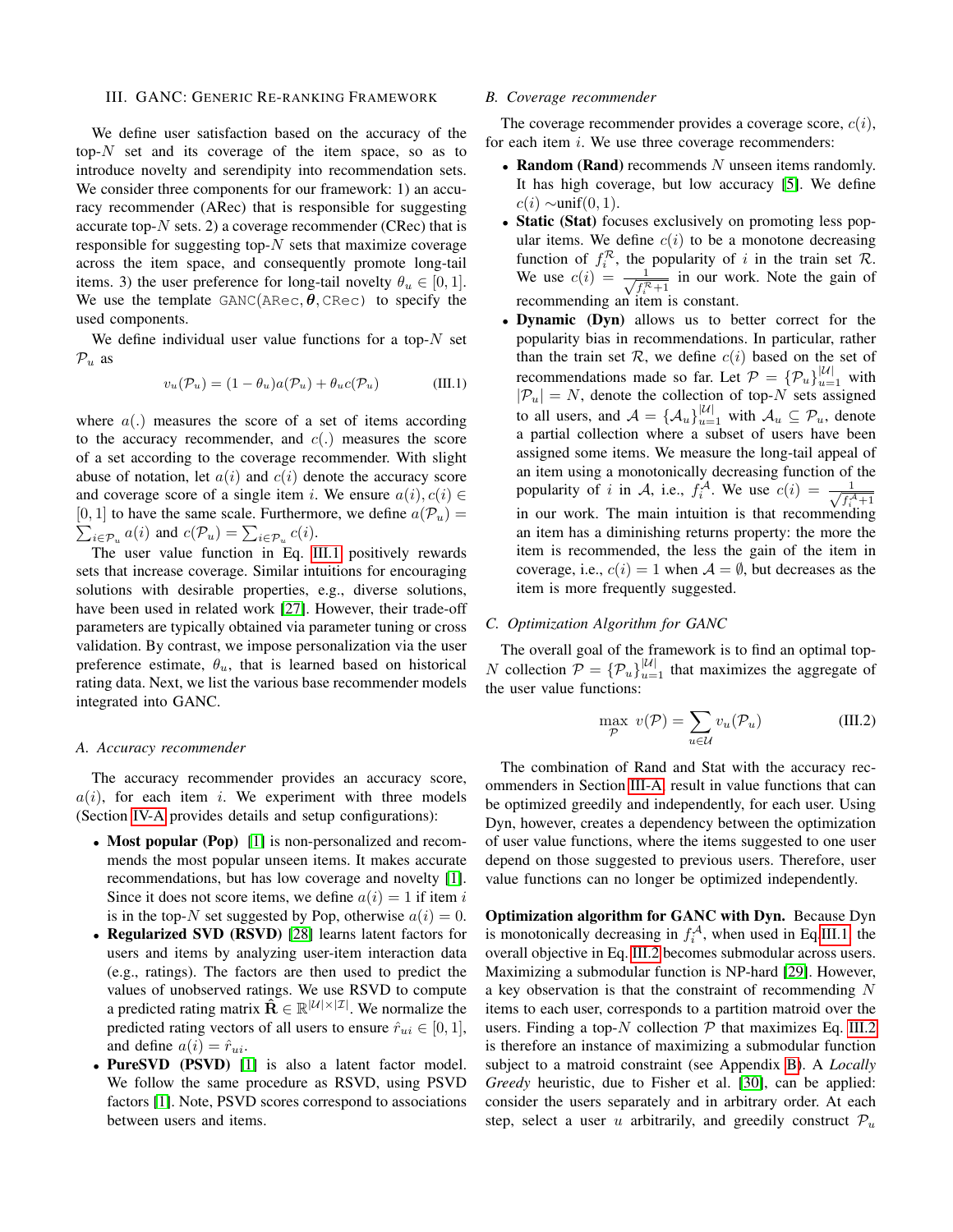Algorithm 1: GANC with OSLG optimization

<span id="page-4-9"></span><span id="page-4-8"></span><span id="page-4-7"></span><span id="page-4-6"></span><span id="page-4-5"></span><span id="page-4-4"></span><span id="page-4-3"></span>**Input:**  $N, S, U, \mathcal{I}, \mathcal{R}$ Output: P 1 f  $\leftarrow 0, \mathcal{P} \leftarrow \emptyset, \theta \leftarrow$  Estimate from R (Section [II\)](#page-1-1);  $2 \mathcal{S} \leftarrow$  Sample S users from U acc. to KDE( $\theta$ ); 3 Sort S in increasing  $\theta$ ; // Performed sequentially for users in sample 4 foreach  $u \in \mathcal{S}$  do <sup>5</sup> Update Dyn function parameter f; 6  $\big| \mathcal{P}_u = \mathcal{P}_u \cup \text{argmax}_{i \in \mathcal{I}} v_u(\mathcal{P}_u \cup i) - v_u(\mathcal{P}_u);$ 7 **foreach**  $i \in \mathcal{P}_u$  do  $\mathbf{f}_i = \mathbf{f}_i + 1$ ;  $\mathbf{s}$  |  $\mathbf{F}(\theta_u) \leftarrow \mathbf{f}$ ; 9  $\vert \mathcal{P} = \mathcal{P} \cup \mathcal{P}_u;$ 10 end // Performed in parallel for users not in sample 11 foreach  $u \in \mathcal{U} \setminus \mathcal{S}$  do 12  $\hat{\mathbf{f}} \leftarrow F(\operatorname{argmin}(\theta_s - \theta_u))$  for  $s \in \mathcal{S}$ ; 13 | Update Dyn function parameter  $\hat{f}$ ; 14  $\big| \mathcal{P}_u = \mathcal{P}_u \cup \text{argmax}_{i \in \mathcal{I}} v_u(\mathcal{P}_u \cup i) - v_u \mathcal{P} = \mathcal{P} \cup \mathcal{P}_u;$ 15 end <sup>16</sup> return P

<span id="page-4-12"></span><span id="page-4-11"></span><span id="page-4-10"></span><span id="page-4-2"></span>for that user. Proceed until all users have been assigned top-N sets. Locally Greedy produces a solution at least half the optimal value for maximizing a submodular monotone function subject to a matroid constraint [\[30\]](#page-12-29).

However, locally greedy is sequential and has a computational complexity of  $O(|\mathcal{U}|, |\mathcal{I}|, N)$  which is not scalable. Instead, we introduce a heuristic we call *Ordered Samplingbased Locally Greedy* (OSLG). Essentially, we make two modifications based on the user long-tail preferences: first, proportionate to the distribution of user long-tail preferences  $\theta$ , we sample a subset of users, and run the sequential algorithm on this sample only. Second, to allow the system to recommend more established or popular products to users with lower long-tail preference, instead of arbitrary order, we modify locally greedy to consider users in increasing long-tail preference.

Algorithm [1](#page-4-2) shows GANC with OSLG optimization: We use  $\mathbf{f}_i$  as a shorthand for  $f_i^{\mathcal{A}}$ , the popularity of item i in the current set of recommendations, used in Dyn. First, f is initialized and user preferences  $\theta$  are estimated (line [1\)](#page-4-3). Next, we use Kernel density estimation (KDE) [\[31\]](#page-12-30) to approximate the Probability density function (PDF) of  $\theta$ , and use the PDF to draw a sample S of size S from  $\theta$  and find the corresponding users in U (line [2\)](#page-4-4). The sampled users are then sorted in increasing longtail preference (line [3\)](#page-4-5), and the algorithm iterates over the users. In each iteration, it updates the Dyn function (line [5\)](#page-4-6) and assigns a top- $N$  set to the current user by maximizing her value function (line [6\)](#page-4-7). The Dyn function parameter f is then updated w.r.t. the recently assigned top- $N$  set (line [7\)](#page-4-8). Moreover, f is associated with the current long-tail preference estimate  $\theta_u$ , and stored (line [8\)](#page-4-9). The algorithm then proceeds to the next user. Since Dyn is monotonically decreasing in  $f_i$ , frequently recommended items are weighted down by the value function of subsequent users. Consequently, as we reach users who prefer long-tail items and discovery, their value functions prefer relatively unpopular items that have not been recommended before. Thus, the induced user ordering, results in the promotion of long-tail items to the right group of users, such that we obtain better coverage while maintaining user satisfaction.

For each user not included in the sample set,  $u \notin S$ , we find the most similar user  $s \in S$ , where similarity is defined as  $|\theta_s - \theta_u|$  (line [12\)](#page-4-10), and use  $F(\theta_s)$  to compute the coverage score (line [13\)](#page-4-11), and assign a top- $N$  set. Observe, the value functions of  $u \in \mathcal{U} \setminus \mathcal{S}$ , are independent of each other, and lines [12-](#page-4-10)[14](#page-4-12) can be performed in parallel. The computational complexity of the sequential part drops to  $O(|\mathcal{S}| |\mathcal{I}| N)$  at the cost of  $O(|\mathcal{S}| |\mathcal{I}|)$  extra memory.

#### IV. EMPIRICAL EVALUATION

### <span id="page-4-1"></span><span id="page-4-0"></span>*A. Experimental setup*

Datasets and data split. Table [II](#page-5-0) describes our datasets. We use MovieLens 100K (ML-100K), 1 Million (Ml-1M), 10 Million (ML-10M) ratings [\[32\]](#page-12-31), Netflix, and MovieTweetings 200K (MT-200K) [\[33\]](#page-12-32). In the MovieLens datasets, every consumer has rated at least 20 movies ( $\tau = 20$ ), with  $r_{ui} \in \{1, \ldots, 5\}$  (ML-10M has half-star increments). MT-200K contains voluntary movie ratings posted on twitter, with  $r_{ui} \in \{0, \ldots, 10\}$ . Following [\[34\]](#page-12-33), we preprocessed this dataset to map the ratings to the interval  $[1, 5]$ . Due to the extreme sparsity of this dataset and to ensure every user has some data to learn from, we filtered the users to keep those with at least 5 ratings ( $\tau = 5$ ).

Our selected datasets have varying density levels. Additionally, MT-200K and Netflix include a large number of difficult infrequent users, i.e., in MT-200K, 47.42% (3.37% in Netflix) of the users have rated fewer than 10 items, with the minimum being 4. We chose these datasets to study performance in settings where users provide few feedback [\[4\]](#page-12-3), [\[21\]](#page-12-20).

Next, we randomly split each dataset into train and test sets by keeping a fixed ratio  $\kappa$  of each user's ratings in the train set and moving the rest to the test set [\[35\]](#page-12-34). This way, when  $\kappa = 0.8$ , an infrequent user with 5 ratings will have 4 train and 1 test rating, while a user with 100 ratings, will have 80 train ratings and the rest in test. For ML-1M and ML-10M, we set  $\kappa = 0.5$ . For MT-200K, we set  $\kappa = 0.8$ . For Netflix, we use their probe set as our test set, and remove the corresponding ratings from train. We remove users in the probe set who do not appear in train set, and vice versa.

Test ranking protocol and performance metrics. For testing, we adopt the "All unrated items test ranking protocol" [\[36\]](#page-12-35), [\[5\]](#page-12-4) where for each user, we generate the top- $N$  set by ranking all items that do not appear in the train set of that user (details in Appendix [C\)](#page-14-0).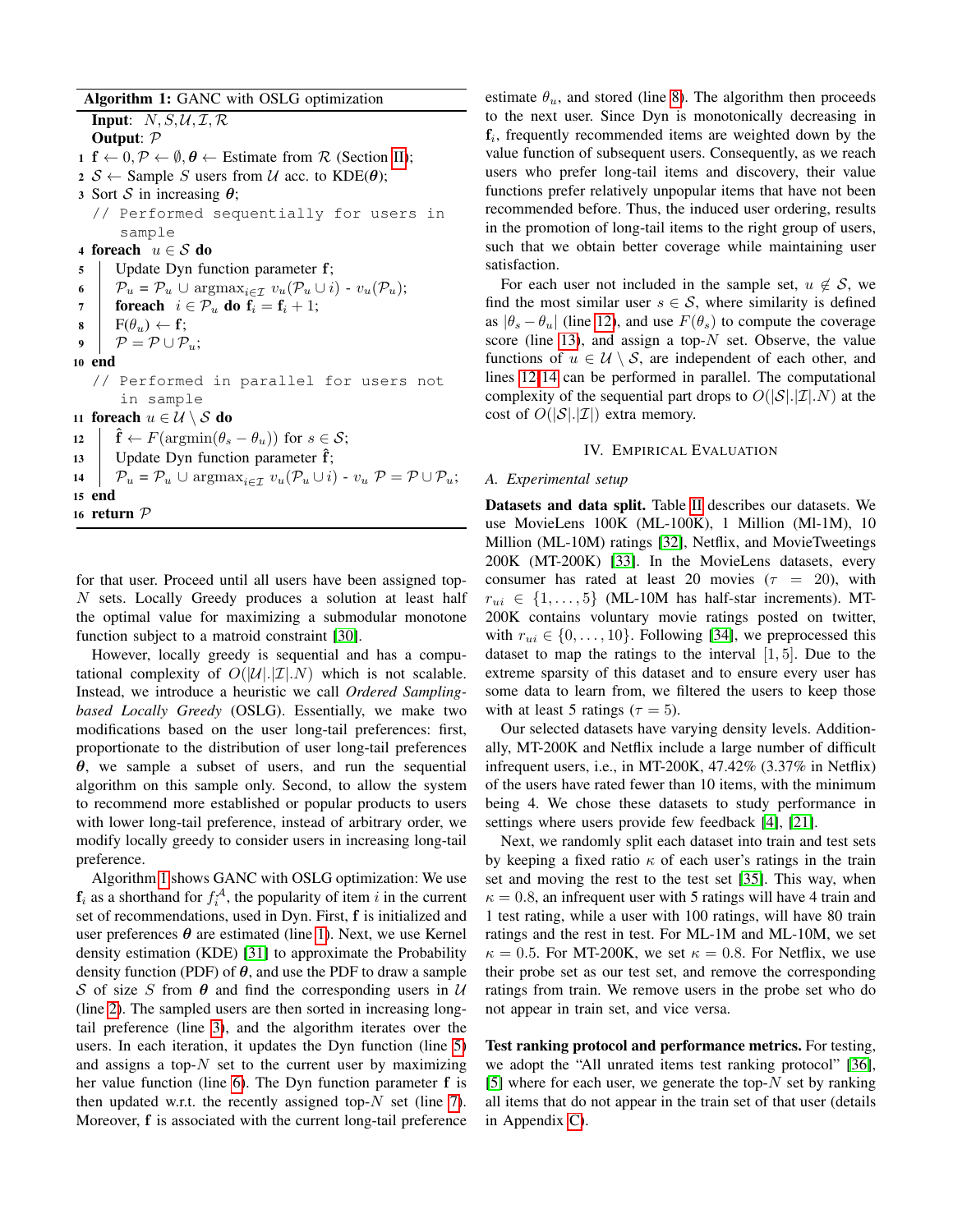<span id="page-5-0"></span>

| <b>Dataset</b> | $ \mathcal{D} $ | $ {\cal U} $ | $ \mathcal{I} $ | $d\%$ | L.Zo  | к.     | $\tau$ |
|----------------|-----------------|--------------|-----------------|-------|-------|--------|--------|
| $ML-100K$      | 100K            | 943          | 1682            | 6.30  | 66.98 | 0.5    | 20     |
| $ML-1M$        | 1 M             | 6.040        | 3.706           | 4.47  | 67.58 | 0.5    | 20     |
| $ML-10M$       | 10M             | 69.878       | 10.677          | 1.34  | 84.31 | 0.5    | 20     |
| $MT-200k$      | 172,506         | 7.969        | 13.864          | 0.16  | 86.84 | 0.8    | 5.     |
| Netflix        | 98.754.394      | 459,497      | 17,770          | 1.21  | 88.27 | $\sim$ | ۰      |

TABLE II: Datasets description.  $|\mathcal{D}|$  is number of ratings in dataset. Density is  $d\% = |\mathcal{D}|/(|\mathcal{U}| * |\mathcal{I}|) \times 100\%$ . Long-tail percentage is  $\mathcal{L}\% = (|\mathcal{L}|/|\mathcal{I}^{\mathcal{R}}|) \times 100\%$ . Train-test split ratio per user is  $\kappa$ ,  $\tau$  is the minimum number of ratings per user.

<span id="page-5-1"></span>

| Local<br>Ranking<br>Accuracy<br>Metrics | Precision $\mathbb{Q}N = \frac{1}{N \mathcal{U} } \sum_{u \in \mathcal{U}}  \mathcal{I}_u^{\mathcal{T}+} \cap \mathcal{P}_u $<br>Recall@N = $\frac{1}{ \mathcal{U} } \sum_{u \in \mathcal{U}} \frac{ \mathcal{I}_u^{\mathcal{T}+} \cap \mathcal{P}_u }{ \mathcal{T}^{\mathcal{T}+} }$<br>$F$ -measure $@N = \frac{Precision@N\cdot Recall@N}{Precision@N+Recall@N}$ |
|-----------------------------------------|---------------------------------------------------------------------------------------------------------------------------------------------------------------------------------------------------------------------------------------------------------------------------------------------------------------------------------------------------------------------|
| Longtail                                | LTAccuracy $\mathbb{Q}N = \frac{1}{N \mathcal{U} } \sum_{u \in \mathcal{U}}  \mathcal{L} \cap \mathcal{P}_u $                                                                                                                                                                                                                                                       |
| Promotion                               | StratRecall@N = $\frac{\sum_{u \in \mathcal{U}} \sum_{i \in \mathcal{I}_u^{\mathcal{T} + } \cap \mathcal{P}_u} \left(\frac{1}{f_i^{\mathcal{R}}}\right)^{\beta}}{\sum_{u \in \mathcal{U}} \sum_{i \in \mathcal{I}_u^{\mathcal{T} + } \left(\frac{1}{f_i^{\mathcal{R}}}\right)^{\beta}}$                                                                             |
| Coverage                                | Coverage $\mathbb{Q}N = \frac{ \cup_{u \in \mathcal{U}} \mathcal{P}_u }{ \mathcal{T} }$                                                                                                                                                                                                                                                                             |
| Metrics                                 | Gini@N = $\frac{1}{ \mathcal{I} }( \mathcal{I}  + 1 - 2\frac{\sum_{j=1}^{ \mathcal{I} }( \mathcal{I}  + 1 - j)f[j]}{\sum_{j=1}^{ \mathcal{I} }f[j]}$                                                                                                                                                                                                                |

TABLE III: Performance Metrics. Notation is in Section [II-A.](#page-1-0) For gini, the vector f is sorted in non-decreasing order of recommendation frequency of items, i.e.,  $f[j] \leq f[j+1]$ .

Table [III](#page-5-1) summarizes the performance metrics. To measure how accurately an algorithm can rank items for each user, we use local rank-based precision and recall [\[37\]](#page-12-36), [\[5\]](#page-12-4), [\[36\]](#page-12-35), where each metric is computed per user and then averaged across all users. Precision is the proportion of relevant test items in the top- $N$  set, and recall is the proportion of relevant test items retrieved from among a user's relevant test items. As commonly done in the literature [\[37\]](#page-12-36), [\[38\]](#page-12-37), for each user  $u$ , we define her relevant test items as those that she rated highly, i.e.,  $\mathcal{I}_{u}^{\mathcal{T}\mathcal{+}} = \{i : i \in \mathcal{I}_{u}^{\mathcal{T}}, r_{ui} \geq 4\}$ . Note, because the collected datasets have many missing ratings, the hypothesis that only the observed test ratings are relevant, underestimates the true precision and recall [\[36\]](#page-12-35). But, this holds for all algorithms, and the measurements are known to reflect performance in real-world settings [\[36\]](#page-12-35). F-measure is the harmonic mean of precision and recall.

We use Long-Tail Accuracy (LTAccuracy  $\mathcal{Q}(N)$  [\[20\]](#page-12-19) to measure the novelty of recommendation lists. It computes the proportion of the recommended items that are unlikely to be seen by the user. Moreover, we use Stratified Recall (StratRecall@N) [\[36\]](#page-12-35) which measures the ability of a model to compensate for the popularity bias of items w.r.t train set. Similar to [\[36\]](#page-12-35), we set  $\beta = 0.5$ . Note, LTAccuracy emphasizes a combination of novelty and coverage, while Stratified Recall emphasizes a combination of novelty and accuracy.

For coverage we use two metrics: Coverage  $@N$  is the ratio of the total number of distinct recommended items to the total number of items [\[20\]](#page-12-19), [\[5\]](#page-12-4). A maximum value of 1 indicates each item in  $\mathcal I$  has been recommended at least once. Gini [\[39\]](#page-12-38), measures the inequality among values of a frequency distribution f. It lies in [0, 1], with 0 representing perfect equality, and larger values representing skewed distributions. In Table [III,](#page-5-1) f is the recommendation frequency of items, and is sorted in non-decreasing order, i.e.,  $f[j] \leq f[j+1]$ .

Other algorithms and their configuration. We compare against, or integrate the following methods in our framework  $<sup>1</sup>$  $<sup>1</sup>$  $<sup>1</sup>$ .</sup>

- Rand is non-personalized and randomly suggests  $N$  unseen items from among all items. It obtains high coverage and novelty, but low accuracy [\[5\]](#page-12-4).
- Pop [\[1\]](#page-12-0) is a non-personalized algorithm. For ranking tasks, it obtains high accuracy [\[1\]](#page-12-0), [\[5\]](#page-12-4), since it takes advantage of the popularity bias of the data. However, Pop makes trivial recommendations that lack novelty [\[1\]](#page-12-0).
- RSVD [\[40\]](#page-12-39) is a latent-factor model for rating prediction. We used LIBMF, with L2-Norm as the loss function, and L2-regularization, and Stochastic Gradient Descent (SGD) for optimization. We also tested the same model with non-negative constraints (RSVDN) [\[28\]](#page-12-27), but did not find significant performance difference. We omit RSVDN from our results. We performed 10-fold cross validation and tested: number of latent factors  $g \in \{8, 20, 40, 50, 80, 100\}$ , L2-regularization coefficients  $\lambda \in \{0.001, 0.005, 0.01, 0.05, 0.1\}$ , learning rate  $\eta \in \{0.002, 0.003, 0.01, 0.03\}$ . For each dataset, we used the parameters that led to best performance (see Appendix [A\)](#page-13-1).
- PSVD [\[1\]](#page-12-0) is a latent factor model, known for achieving high accuracy and novelty [\[1\]](#page-12-0). In PSVD, missing values are imputed by zeros and conventional SVD is performed. We used Python's sparsesvd module and tested number of latent factors  $g \in$ {10, 20, 40, 60, 100, 150, 200, 300}. We report results for two configurations: one with 10 latent factors (PSVD10), and one with 100 latent factors (PSVD100).
- CoFiRank [\[41\]](#page-12-40) is a ranking prediction model that can optimize directly the Normalized Discounted Cumulative Gain (NDCG) ranking measure [\[42\]](#page-12-41). We used the source code from [\[41\]](#page-12-40), with parameters set according to [\[41\]](#page-12-40): 100 dimensions and  $\lambda = 10$ , and default values for other parameters. We experimented with both regression (squared) loss (CofiR100) and NDCG loss (CofiN100). Similar to [\[43\]](#page-12-42), [\[44\]](#page-12-43), we found CofiR100 to perform consistently better than CofiN100 in our experiments on ML-1M and ML-100K. We only report results for CofiR100.
- Ranking-Based Techniques (RBT) [\[14\]](#page-12-13) maximize coverage by re-ranking the output of a rating prediction model according to a re-ranking criterion. We implemented two variants: one that re-ranks a few of the items

<span id="page-5-2"></span><sup>&</sup>lt;sup>1</sup>We report the default configurations specified in the original work for most algorithms.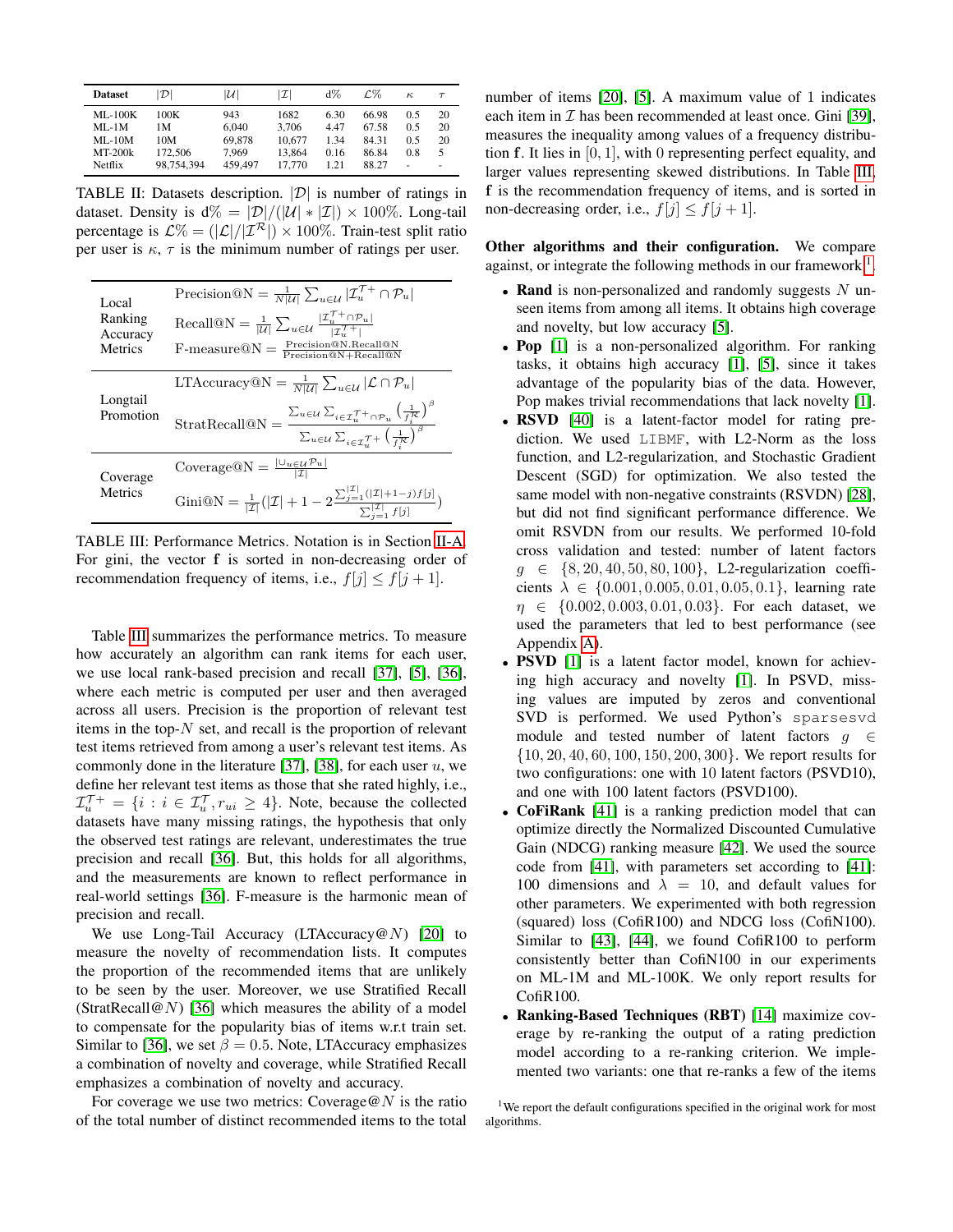in the head according to their popularity (Pop criterion), and another which re-ranks according to the average rating (Avg criterion). As in [\[14\]](#page-12-13), we set  $T_{max} = 5$  in all datasets. The parameter  $T_R$  controls the extent of reranking. We tested  $T_R \in [4, 4.2, 4.5]$ , and found  $T_R = 4.5$ to yield more accurate results. Furthermore, because our datasets contain a wider range of users compared to [\[14\]](#page-12-13), we set  $T_H = 1$  on all datasets, except ML-10M and Netflix, where we set  $T_H = 0$ . To refer to RBT variants, we use RBT(ARec, Re-ranking criterion).

- Resource allocation [\[20\]](#page-12-19) is an method for re-ranking the output of a rating prediction model. It has two phases: 1) resources are allocated to items according to the received ratings, and 2) the resources are distributed according to the relative preferences of the users, and top- $N$  sets are generated by assigning a a 5D score (for accuracy, balance, coverage, quality, and quantity of long-tail items) to every user-item pair. We use the variants proposed in [\[20\]](#page-12-19), which are combinations of the scoring function (5D) with the rank by rankings (RR) and accuracy filtering (A) algorithms (Section 3.2.2 in [\[20\]](#page-12-19)). We use the template  $5D(ARec, A, RR)$  to show the different combinations, where A and RR are optional. We implemented and ran all four variants with default values set according to [\[20\]](#page-12-19):  $k = 3$ . [*Z*] and  $q = 1$ .
- Personalized Ranking Adaptation (PRA) [\[22\]](#page-12-21) is a generic re-ranking framework, that first estimates user tendency for various criteria like diversity and novelty, then iteratively and greedily re-ranks items in the head of the recommendations to match the top- $N$  set with the user tendencies. We compare with the novelty-based variant of this framework, which relies on item popularity statistics to measure user novelty tendencies. We use the the meanand-deviation based heuristic, that is measured using the popularity of rated items, and was shown to provide comparable results with other heuristics in [\[22\]](#page-12-21). For the configurable parameters, we followed [\[22\]](#page-12-21): Sample set size  $S_u \in \min(|\mathcal{I}_u^{\mathcal{R}}|, 10)$ , the exchangeable set size  $|X_u| \in \{10, 20\}$ , and used "optimal swap" strategy with  $maxSteps = 20$ . We use the template PRA(ARec,  $|X_u|$ ) to refer to variants of PRA.

## *B. Distribution of long-tail novelty preferences*

Figure [2](#page-7-0) plots the histogram of various long-tail preference models. We observe  $\theta_u^A$  is skewed to the right. This is due to the sparsity problem, where the majority of users rate a few items.  $\theta_u^N$  is also skewed to the right across all datasets, due to both the popularity bias and sparsity problems [\[37\]](#page-12-36), [\[45\]](#page-12-44). On the other hand,  $\theta_u^G$  is normally distributed, with a larger mean and a larger variance, on all datasets. In the experiments in Section [IV-C,](#page-6-0) we study the effect of these preference models on performance.

## <span id="page-6-0"></span>*C. Performance of GANC with Dyn coverage recommender*

When Dyn is integrated in GANC, we use OSLG optimization. We run variants of GANC that involve randomness (e.g., sampling-based variants) 10 times and report the average.

Effect of sample size. The sample size  $S$  is a systemwide hyper-parameter in the OSLG algorithm, and should be determined w.r.t. preference for accuracy or coverage, and the accuracy recommender. For tuning  $S$ , we run experiments on ML-1M, and assess its effect on F-measure and coverage. As shown in Figures [3](#page-7-1) and [4,](#page-7-2) increasing  $S$ , increases coverage and decreases the F-measure of most accuracy recommenders. Regarding RSVD, the scores output by this model lead to the initial decrease and later increase of F-measure. Since we want to maintain accuracy, we fix  $S = 500$  in the rest of our experiments, although a larger S can be used.

Effect of the user long-tail novelty preference model, the accuracy recommender, and their interplay. We evaluate GANC with Dyn coverage, i.e.,  $GANC(ARec, \theta, Dyn)$ , while varying the accuracy recommender ARec, and the long-tail novelty preference model  $\theta$ . We examine the following longtail preference models:

- Random  $\theta^R$  randomly initializes  $\theta_n^R$  (10 times per user).
- **Random** *e* Tandomly initializes  $v_u$  (10 times per user).<br>• **Constant**  $\theta^C$  assigns the same constant value C to all users. We report results for  $C = 0.5$ .
- Normalized Long-tail  $\theta^N$  (Eq. [II.1\)](#page-1-4) measures the proportion of long-tail items the user has rated in the past.
- Tfidf-based  $\theta^T$  (Eq. [II.2\)](#page-2-2) incorporates user interest and popularity of items.
- Generalized  $\theta^G$  (Eq. [II.6\)](#page-2-5) incorporates user interest, popularity of items, and the preferences of other users.

Due to sampling  $(S = 500)$ , we run each variant 10 times (with random shuffling for  $\theta^C$ ) and average over the runs. We run the experiments on ML-1M.

Figure [5](#page-8-0) shows performance of GANC(ARec,  $\theta$ , Dyn) as  $\theta$  and the accuracy recommender (ARec) are varied. Across all rows, as expected, the accuracy recommender on its own, typically obtains the best F-measure. Moreover,  $\boldsymbol{\theta}^R$  and  $\boldsymbol{\theta}^C$ often have the lowest F-measure. Different variants of GANC with  $\theta^N$ ,  $\theta^T$ , and  $\theta^G$  are generally in the middle, which shows that these preference estimates are better than  $\theta^R$  and  $\theta^C$ in terms of accuracy. For Stratified Recall, similar trends as accuracy are observed in the ranking of the algorithms. The trends are approximately the same as we vary the accuracy recommender in Figures [5.](#page-8-0)b, [5.](#page-8-0)c, and [5.](#page-8-0)d.

## V. COMPARISON WITH OTHER RECOMMENDATION MODELS

We conduct two rounds of experiments: first, we evaluate reranking frameworks that post-process rating-prediction models, then we study general top- $N$  recommendation algorithms. For GANC, we run variants that involve randomness (e.g., sampling-based variants) 10 times, and report the average.

## *A. Comparison with re-ranking methods for rating-prediction*

Standard re-ranking frameworks typically use a rating prediction model as their accuracy recommender. In this section, we use RSVD as the underlying rating prediction model, and analyze performance across datasets with varying density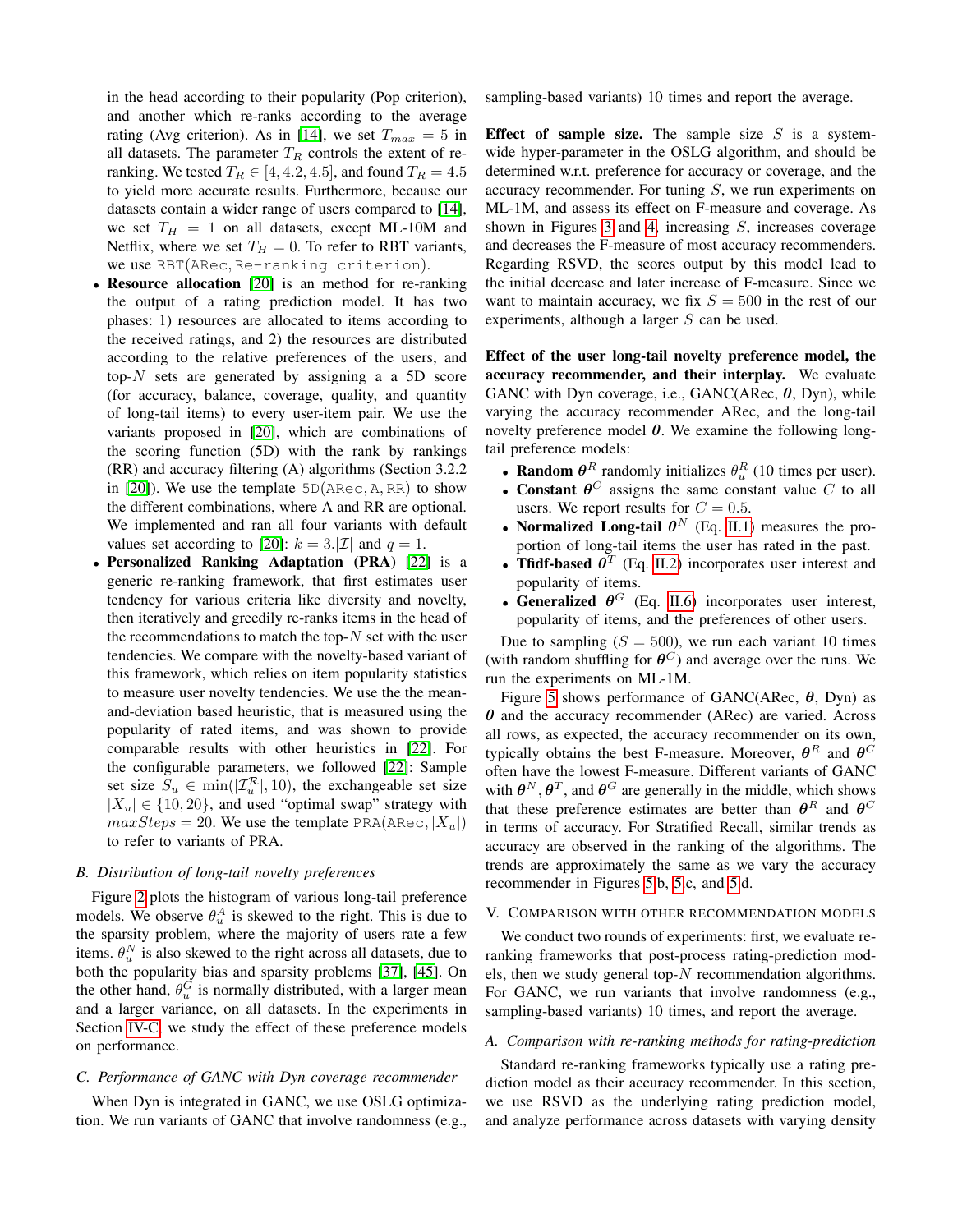<span id="page-7-0"></span>

Fig. 2: Histogram of long-tail novelty preference models. Observe  $\theta_u^A$  is skewed toward smaller values because of sparsity, i.e., the majority of users rate a few items.  $\theta_u^N$  is also biased toward smaller values, due to a combination of popularity bias and sparsity.  $\theta_u^T$  and  $\theta_u^G$  are less biased and more normally distributed and alleviate both problems.

<span id="page-7-1"></span>

Fig. 3: Performance of GANC(ARec,  $\theta^G$ , Dyn) with OSLG optimization, as sample size (S) is varied. The accuracy recommender ARec is indicated in each sub-figure. Dataset is ML-1M.

<span id="page-7-2"></span>

Fig. 4: Performance of GANC(ARec,  $\theta^G$ , Dyn) with OSLG optimization, as sample size (S) is varied. The accuracy recommender ARec is indicated in each sub-figure. Dataset is MT-200K.

levels. We compared the standard greedy ranking strategy of RSVD with 5D(RSVD), 5D(RSVD, A, RR), RBT(RSVD, Pop), RBT(RSVD, Avg), PRA(RSVD,10), PRA(RSVD,20),  $GANC(RSVD, \theta^T, Dyn)$ , and  $GANC(RSVD, \theta^G, Dyn)$ . We report results for  $N = 5$ , since users rarely look past the items at the top of recommendation sets. Table [IV](#page-9-0) shows top-5 recommendation performance.

Regarding RSVD, the model obtains high LTAccuracy, but under-performs all other models in coverage and gini. Essentially, RSVD picks a small subset of the items, including long-tail items, and recommends them to all the users. After all, RSVD model is trained by minimizing Root Mean Square Error (RMSE) accuracy measure, which is defined w.r.t. available data and not the complete data [\[46\]](#page-12-45). Therefore, when the model is used to choose a few items  $(N)$  from among *all* available items, as is required in top-N recommendation problems, it does not obtain good overall performance.

In dense settings (ML-1M), GANC outperforms other mod-

els in all metrics except LTAccuracy. In sparse settings, except on ML-10M, GANC has at least one variant in the top 2 methods w.r.t. F-measure. In both sparse and dense settings, except on ML-10M, GANC has at least one variant in the top 2 methods w.r.t. stratified recall. Other methods, e.g., 5D, focus exclusively on LTAccuracy and reduce F-measure and stratified recall.

In summary, the performance of RSVD depends on the dataset density. On the sparse datasets, it does not provide accurate suggestions w.r.t. F-measure, and subsequent reranking models make less accurate suggestions. Although another reason for the smaller F-measure values on datasets like ML-10M (and Netflix), is the larger item space size. Top-5 recommendation, corresponds to a very small proportion of the overall item space. Re-ranking a rating prediction model like RSVD, is mostly effective for dense settings. However, our framework is generic, and enables us to plug-in a different accuracy recommender. We show the results for this in the next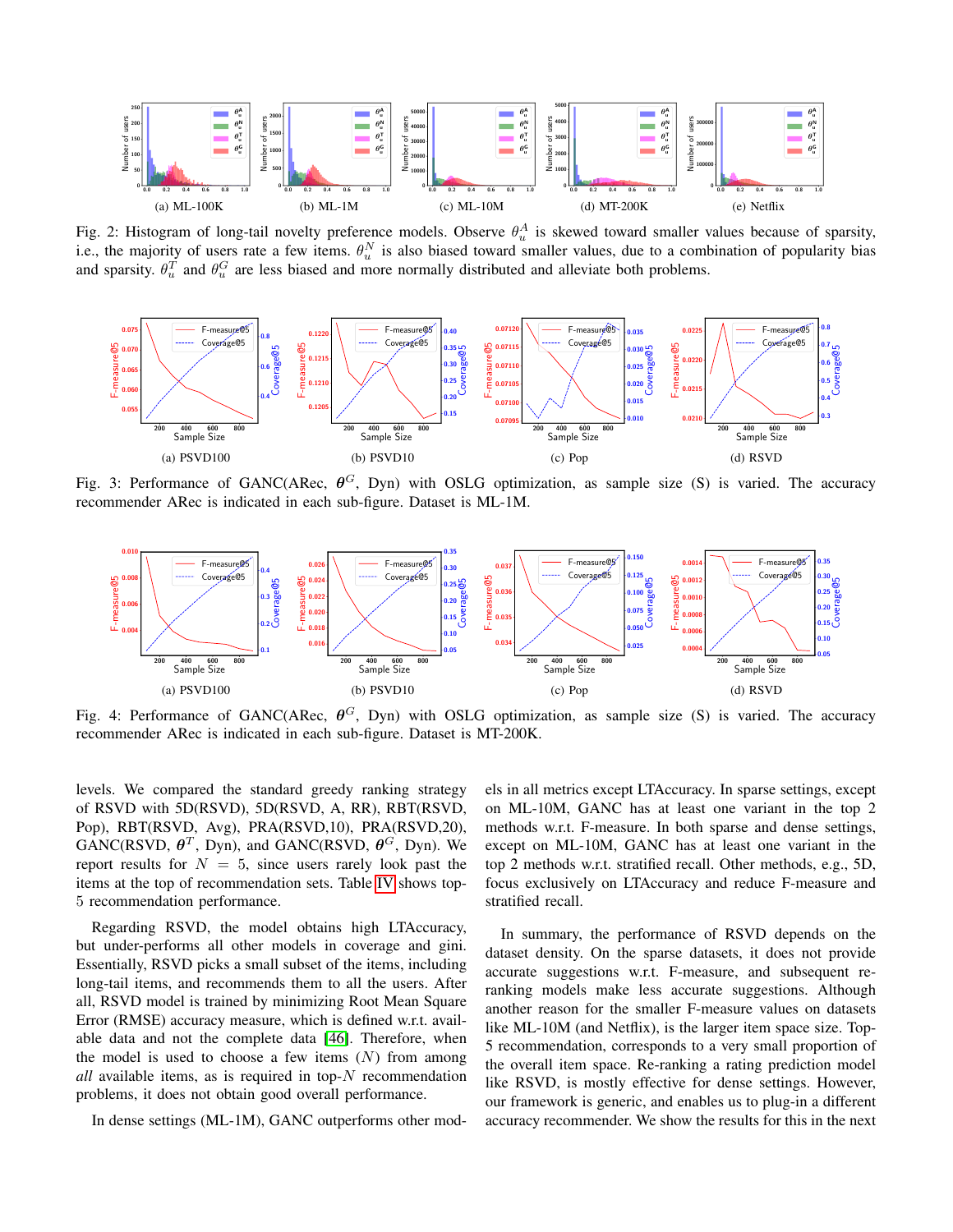<span id="page-8-0"></span>

Fig. 5: Performance of GANC(ARec,  $\theta$ , Dyn), with fixed sample size  $S = |500|$ , different accuracy recommenders (ARec), and different long-tail preference models  $(\theta)$ . Dataset is ML-1M. The trends are approximately the same as we vary the accuracy recommender in Figures [5.](#page-8-0)a, [5.](#page-8-0)b, [5.](#page-8-0)c, and [5.](#page-8-0)d. In each row, ARec typically achieves the highest F-measure, but performs poorly w.r.t. coverage and gini. Variants of our framework that use  $\theta^G$ ,  $\theta^T$ ,  $\theta^N$ , obtain higher f-measure levels compared to those that use  $\theta^R$  and  $\theta^C$ . They also improve stratified recall, independent of the accuracy recommender. Stratified Recall emphasizes novelty and accuracy

.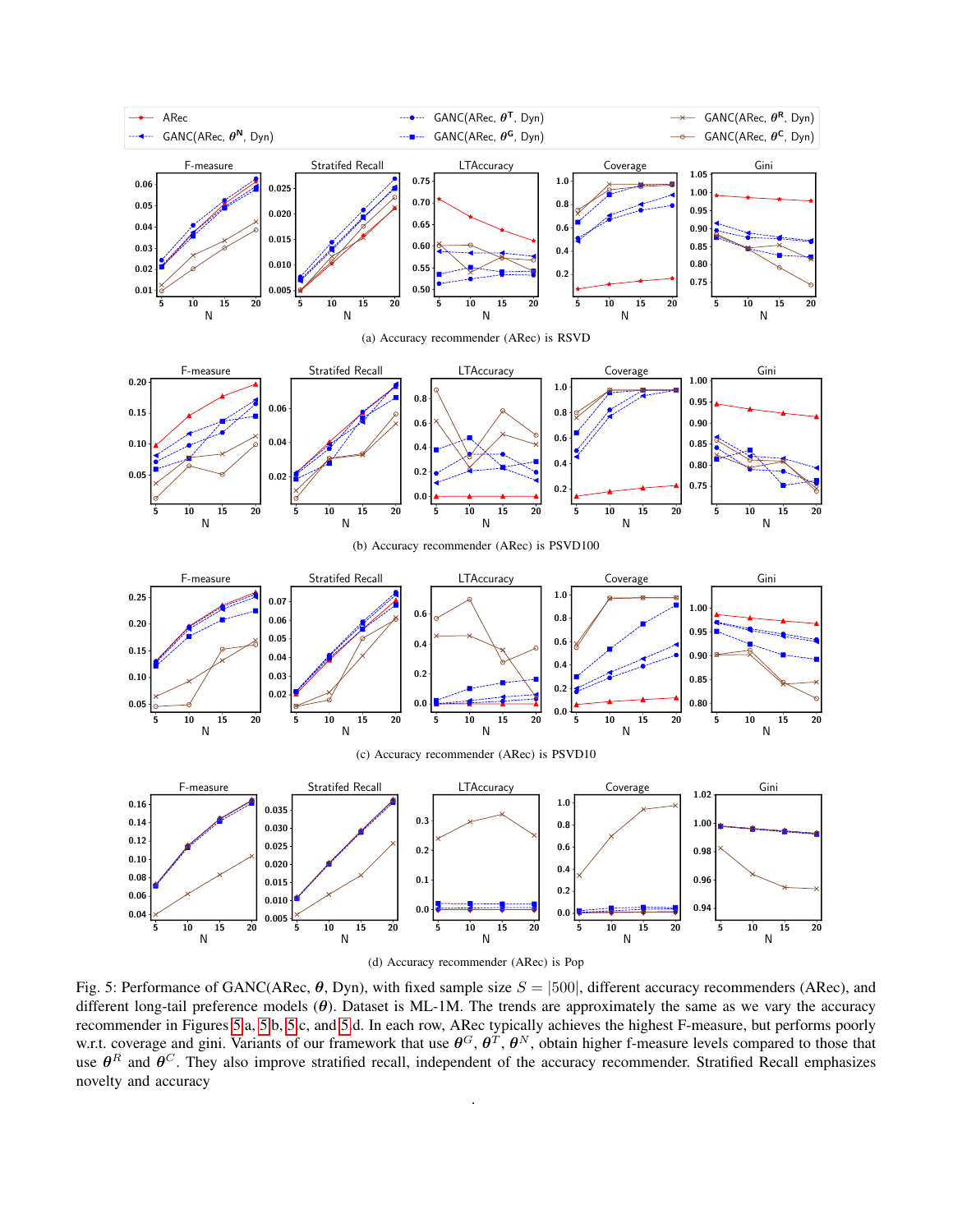<span id="page-9-0"></span>

|         | Alg.                                    | F@5       | S@5       | L@5          | C@5       | G@5       | Score     |
|---------|-----------------------------------------|-----------|-----------|--------------|-----------|-----------|-----------|
|         | <b>RSVD</b>                             | 0.0279(2) | 0.0098(4) | 0.6649(4)    | 0.0707(8) | 0.9886(9) | 5.4(4)    |
| ML-100K | 5D(RSVD)                                | 0.0013(9) | 0.0014(9) | 0.9260(1)    | 0.2586(3) | 0.9000(3) | 5.0(2)    |
|         | 5D(RSVD, A, RR)                         | 0.0071(8) | 0.0035(8) | 0.7669(2)    | 0.1171(7) | 0.9783(8) | 6.6(6)    |
|         | RBT(RSVD, Pop)                          | 0.0136(7) | 0.0043(7) | 0.7362(3)    | 0.1284(6) | 0.9759(7) | 6.0(5)    |
|         | RBT(RSVD, Avg)                          | 0.0201(6) | 0.0075(6) | 0.6271(5)    | 0.1938(4) | 0.9583(5) | 5.2(3)    |
|         | PRA(RSVD, 10)                           | 0.0252(5) | 0.0103(3) | 0.5642(6)    | 0.1171(7) | 0.9674(6) | 5.4 (4)   |
|         | PRA(RSVD, 20)                           | 0.0255(4) | 0.0095(5) | 0.5544(7)    | 0.1379(5) | 0.9581(4) | 5.0(2)    |
|         | GANC(RSVD, $\theta^T$ , Dyn)            | 0.0310(1) | 0.0127(1) | 0.5064(9)    | 0.6260(2) | 0.7669(2) | 3.0(1)    |
|         | GANC(RSVD, $\theta$ <sup>G</sup> , Dyn) | 0.0260(3) | 0.0122(2) | 0.5501(8)    | 0.8716(1) | 0.6242(1) | 3.0(1)    |
|         | <b>RSVD</b>                             | 0.0208(3) | 0.0050(6) | 0.7091(3)    | 0.0758(9) | 0.9923(9) | 6.0(6)    |
|         | 5D(RSVD)                                | 0.0008(9) | 0.0006(9) | 0.9579(1)    | 0.1927(4) | 0.9468(3) | 5.2(4)    |
|         | 5D(RSVD, A, RR)                         | 0.0167(6) | 0.0052(5) | 0.6649(5)    | 0.1360(6) | 0.9752(6) | 5.6(5)    |
|         | RBT(RSVD, Pop)                          | 0.0091(8) | 0.0022(8) | 0.8019(2)    | 0.1125(8) | 0.9872(8) | 6.8(7)    |
|         | RBT(RSVD, Avg)                          | 0.0155(7) | 0.0044(7) | 0.6816(4)    | 0.2261(3) | 0.9704(4) | 5.0(3)    |
| ML-IM   | PRA(RSVD, 10)                           | 0.0207(4) | 0.0053(4) | 0.6268(6)    | 0.1171(7) | 0.9800(7) | 5.6(5)    |
|         | PRA(RSVD, 20)                           | 0.0205(5) | 0.0055(3) | 0.5976(7)    | 0.1436(5) | 0.9714(5) | 5.0(3)    |
|         | GANC(RSVD, $\theta^T$ , Dyn)            | 0.0244(1) | 0.0077(1) | 0.5139(9)    | 0.5113(2) | 0.8947(2) | 3.0(2)    |
|         | GANC(RSVD, $\theta$ <sup>G</sup> , Dyn) | 0.0213(2) | 0.0072(2) | 0.5355(8)    | 0.6492(1) | 0.8754(1) | 2.8(1)    |
|         | <b>RSVD</b>                             | 0.0147(1) | 0.0021(1) | 0.6775(5)    | 0.0066(9) | 0.9992(9) | 5.0(4)    |
|         | 5D(RSVD)                                | 0.0000(9) | 0.0000(7) | 1.0000 $(1)$ | 0.1248(3) | 0.9609(1) | 4.2(2)    |
|         | 5D(RSVD, A, RR)                         | 0.0024(8) | 0.0007(6) | 0.9421(2)    | 0.0489(5) | 0.9968(5) | 5.2(5)    |
|         | RBT(RSVD, Pop)                          | 0.0086(6) | 0.0012(5) | 0.8062(3)    | 0.0210(6) | 0.9973(7) | 5.4(6)    |
| ML-10M  | RBT(RSVD, Avg)                          | 0.0087(5) | 0.0013(4) | 0.8039(4)    | 0.0614(4) | 0.9945(4) | 4.2 $(2)$ |
|         | PRA(RSVD, 10)                           | 0.0116(2) | 0.0020(2) | 0.5888(7)    | 0.0085(8) | 0.9978(8) | 5.4(6)    |
|         | PRA(RSVD, 20)                           | 0.0110(3) | 0.0020(2) | 0.5992(6)    | 0.0115(7) | 0.9972(6) | 4.8 (3)   |
|         | GANC(RSVD, $\theta^T$ , Dyn)            | 0.0091(4) | 0.0019(3) | 0.5861(8)    | 0.2158(2) | 0.9920(3) | 4.0(1)    |
|         | GANC(RSVD, $\theta$ <sup>G</sup> , Dyn) | 0.0057(7) | 0.0012(5) | 0.5704(9)    | 0.2477(1) | 0.9910(2) | 4.8(3)    |
|         | <b>RSVD</b>                             | 0.0002(5) | 0.0004(4) | 0.9991(2)    | 0.0029(9) | 0.9995(9) | 5.8(9)    |
|         | 5D(RSVD)                                | 0.0000(6) | 0.0000(5) | 0.9996(1)    | 0.0597(3) | 0.9789(3) | 3.6(3)    |
|         | 5D(RSVD, A, RR)                         | 0.0002(5) | 0.0005(3) | 0.9433(5)    | 0.0206(5) | 0.9970(6) | 4.8 (6)   |
|         | RBT(RSVD, Pop)                          | 0.0002(5) | 0.0005(3) | 0.9988(3)    | 0.0154(6) | 0.9968(5) | 4.4(5)    |
| MT-200K | RBT(RSVD, Avg)                          | 0.0005(2) | 0.0008(1) |              | 0.0273(4) | 0.9957(4) | 3.0(2)    |
|         |                                         |           |           | 0.9701(4)    |           |           |           |
|         | PRA(RSVD, 10)                           | 0.0003(4) | 0.0008(1) | 0.9202(6)    | 0.0058(8) | 0.9985(8) | 5.4(8)    |
|         | PRA(RSVD, 20)                           | 0.0004(3) | 0.0008(1) | 0.8038(8)    | 0.0082(7) | 0.9974(7) | 5.2(7)    |
|         | GANC(RSVD, $\theta^T$ , Dyn)            | 0.0004(3) | 0.0005(3) | 0.7720(9)    | 0.2143(2) | 0.9775(2) | 3.8(4)    |
|         | GANC(RSVD, $\theta$ <sup>G</sup> , Dyn) | 0.0007(1) | 0.0006(2) | 0.8106(7)    | 0.2185(1) | 0.9755(1) | 2.4(1)    |
|         | <b>RSVD</b>                             | 0.0023(1) | 0.0019(2) | 0.6772(6)    | 0.0062(8) | 0.9997(8) | 5.0(3)    |
|         | 5D(RSVD)                                | 0.0000(8) | 0.0001(7) | 0.9968(1)    | 0.3523(1) | 0.9463(1) | 3.6(1)    |
|         | 5D(RSVD, A, RR)                         | 0.0012(5) | 0.0011(5) | 0.7862(4)    | 0.1854(2) | 0.9928(2) | 3.6(1)    |
| Netflix | RBT(RSVD, Pop)                          | 0.0010(7) | 0.0010(6) | 0.8199(2)    | 0.0044(9) | 0.9991(7) | 6.2(6)    |
|         | RBT(RSVD, Avg)                          | 0.0011(6) | 0.0010(6) | 0.8054(3)    | 0.0290(5) | 0.9978(5) | 5.0(3)    |
|         | PRA(RSVD, 10)                           | 0.0020(3) | 0.0017(3) | 0.6697(8)    | 0.0115(7) | 0.9991(7) | 5.6(5)    |
|         | PRA(RSVD, 20)                           | 0.0018(4) | 0.0017(3) | 0.6722(7)    | 0.0158(6) | 0.9987(6) | 5.2(4)    |
|         | GANC(RSVD, $\theta^T$ , Dyn)            | 0.0021(2) | 0.0020(1) | 0.5792(9)    | 0.0979(4) | 0.9975(4) | 4.0(2)    |
|         | GANC(RSVD, $\theta$ <sup>G</sup> , Dyn) | 0.0012(5) | 0.0016(4) | 0.6938(5)    | 0.1522(3) | 0.9962(3) | 4.0(2)    |

TABLE IV: Top-5 recommendation performance for re-ranking a rating prediction model, RSVD. The metrics are (F)measure@5, (S)tratified Recall@5, (L)TAccuracy@5, (C)overage@5, and (G)ini@5. Bolded entries show the best value for each metric, with relative rank of each algorithm on each metric inside parenthesis. For all models, improving trade-offs is better on dense datasets. Regarding our two variants of GANC (with fixed sample size  $S = 500$ ), they outperform others in all metrics except LTAccuracy, in dense settings (ML-1M). On all datasets, our models obtain the lowest average rank across all metrics (last column). Overall, the results suggest a different accuracy recommender should be used in sparse settings.

section. Moreover, all re-ranking techniques increase coverage, but reduce accuracy. 5D(RSVD) obtains the highest novelty among all models, but reduces accuracy significantly. On most datasets, GANC significantly increases coverage and decreases gini, while maintaining reasonable levels of accuracy.

### *B. Comparison with top-N item recommendation models*

As shown previously, in sparse settings, re-ranking frameworks that rely on rating prediction models do not generate accurate solutions. In this section we plug-in a different accuracy recommender w.r.t. dataset density. On MT-200K, we plug-in Pop. On all other datasets we plug-in PSVD100 as the accuracy recommender. For GANC, we use three variants which differ in their coverage recommender: GANC(ARec,  $\theta$ <sup>G</sup>, Dyn), GANC(ARec,  $\theta$ <sup>G</sup>, Stat) and GANC(ARec,  $\theta$ <sup>G</sup>, Rand). We also compare to the generic re-ranking framework, PRA(ARec, 10). For both GANC and PRA, we always plugin the same accuracy recommender. Furthermore, we compare with standard top- $N$  recommendation algorithms: Rand, Pop, RSVD, CofiR100, PSVD10, PSVD100.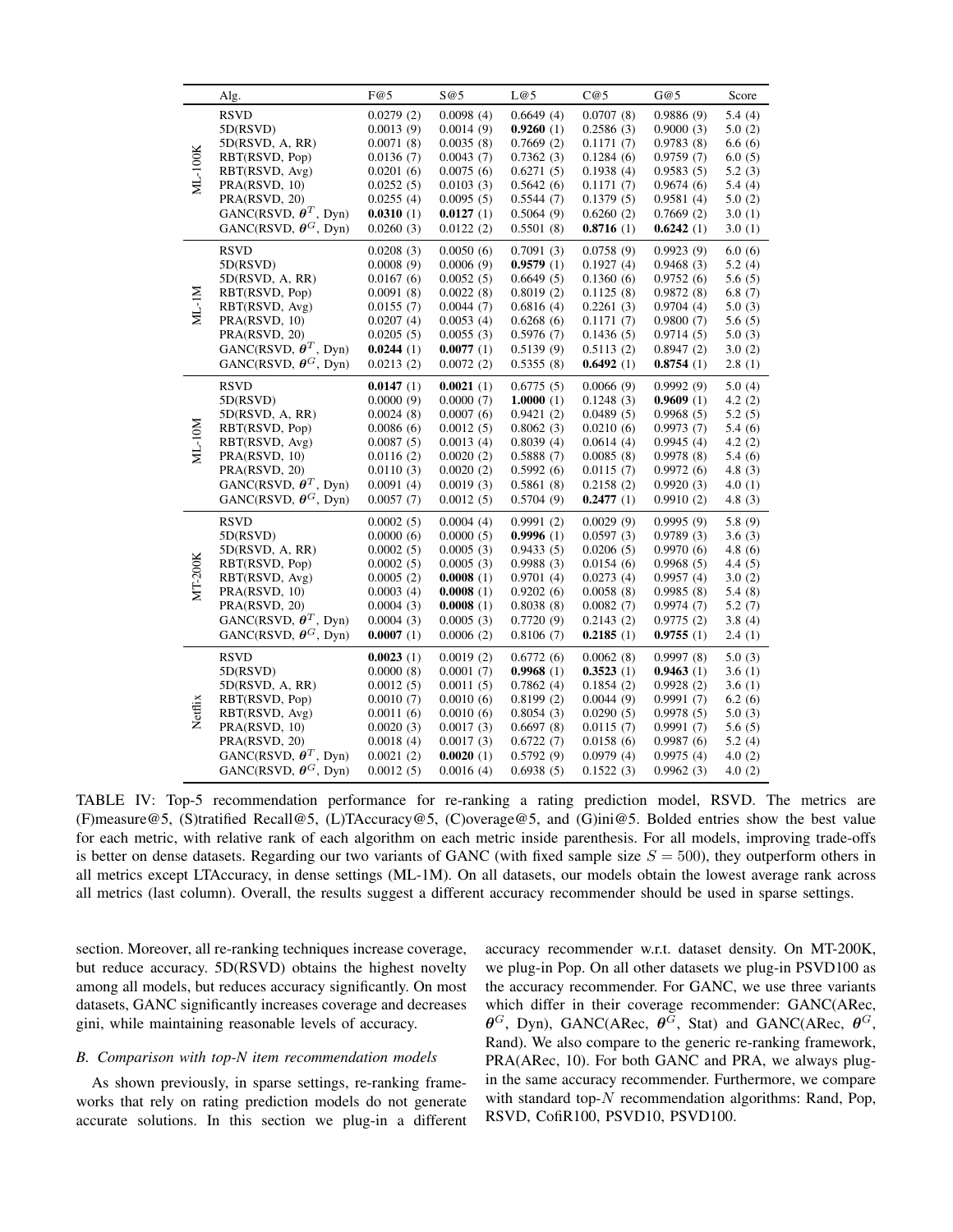<span id="page-10-1"></span>

Fig. 6: Accuracy vs Coverage vs Novelty. The head of the arrow shows our main model GANC(ARec,  $\theta^G$ , Dyn) with sample size  $S = 500$ , while the bottom shows the underlying accuracy recommender (ARec). On MT-200K ARec is Pop. On other datasets it is PSVD-100. Note, RSVD is consistently dominated by all other models in F-measure and coverage.

Figure [6](#page-10-1) compares accuracy, coverage and novelty tradeoffs. On all datasets, Rand achieves the best coverage and gini, but the lowest accuracy. Similar to [\[1\]](#page-12-0), [\[5\]](#page-12-4), we find the non-personalized method Pop, which takes advantage of the popularity bias of the data, is a strong contender in accuracy, but under-performs in coverage and novelty.

Regarding GANC, Figure [6](#page-10-1) shows the best improvements in coverage are obtained when we use either Rand or Dyn coverage recommenders. Stat is generally not a strong coverage recommender, e.g,  $GANC(ARec, \theta^G, Stat)$  obtains high novelty (LTAccuracy) on ML-10M, but does not lead to significant improvements in coverage. This is because Stat has constant gain for long-tail promotion and focuses exclusively on recommending (a small subset of the) long-tail items. Our main model is GANC(ARec,  $\theta$ <sup>G</sup>, Dyn). An interesting observation is that on MT-200K, both GANC(ARec,  $\theta$ <sup>G</sup>, Dyn) and GANC(ARec,  $\theta$ <sup>G</sup>, Rand), that use the non-personalized accuracy recommender Pop as ARec, are competitive with algorithms like PSVD100 or CofiR100.

## VI. RELATED WORK

<span id="page-10-0"></span>We provide an overview of related work here. A detailed description of baselines and methods integrated in our framework is provided in Section [IV.](#page-4-0)

Accuracy-focused rating prediction CF models aim to accurately predict unobserved user ratings [\[47\]](#page-12-46), [\[3\]](#page-12-2). Accuracy is measured using error metrics such as RMSE or Mean Absolute Error that are defined w.r.t. the observed user feedback. Generally, these methods are grouped into memory-based or model-based [\[47\]](#page-12-46). Earlier memory-based or neighbourhood models used the rating data directly to compute similarities between users [\[48\]](#page-12-47) or items [\[49\]](#page-13-2). However, these models are not scalable on large-scale datasets like Netflix. Model-based methods instead train a parametric model on the user-item matrix. Matrix Factorization models [\[47\]](#page-12-46), [\[40\]](#page-12-39), a.k.a. Singular Value Decomposition (SVD) models, belong to this group and are known for both scalablility and accuracy [\[1\]](#page-12-0). These models factorize the user-item matrix into a product of two matrices; one maps the users  $(U)$ , and the other maps items  $(\mathcal{I})$ , into a latent factor space of dimension  $g \ll \min(|\mathcal{U}|, |\mathcal{I}|)$ . Here, each user  $u$ , and each item  $i$ , are represented by a factor vector,  $\mathbf{p}_u \in \mathbb{R}^g$ , and  $\mathbf{q}_i \in \mathbb{R}^g$ , respectively. Ratings are estimated using  $\hat{r}_{ui} = \mathbf{q}_i^T \mathbf{p}_u$ . Due to the large number of missing values in the user-item matrix, the regularized squared error on the observed ratings is minimized. The resulting objective function is non-convex, and iterative methods such as Stochastic Gradient Descent (SGD) or Alternating Least Squares (ALS) [\[40\]](#page-12-39), [\[50\]](#page-13-3), [\[51\]](#page-13-4) can be used to find a local minimum. From this group, we use RSVD and RSVDN [\[40\]](#page-12-39), [\[28\]](#page-12-27), in Section [IV.](#page-4-0)

Accuracy-focused ranking prediction CF models focus on accurately compiling ranked lists. The intuition is that since predicted rating values are not shown to the user, the focus should be on accurately selecting and ranking items. Accordingly, accuracy is measured using ranking metrics, like recall and precision, that can be measured either on the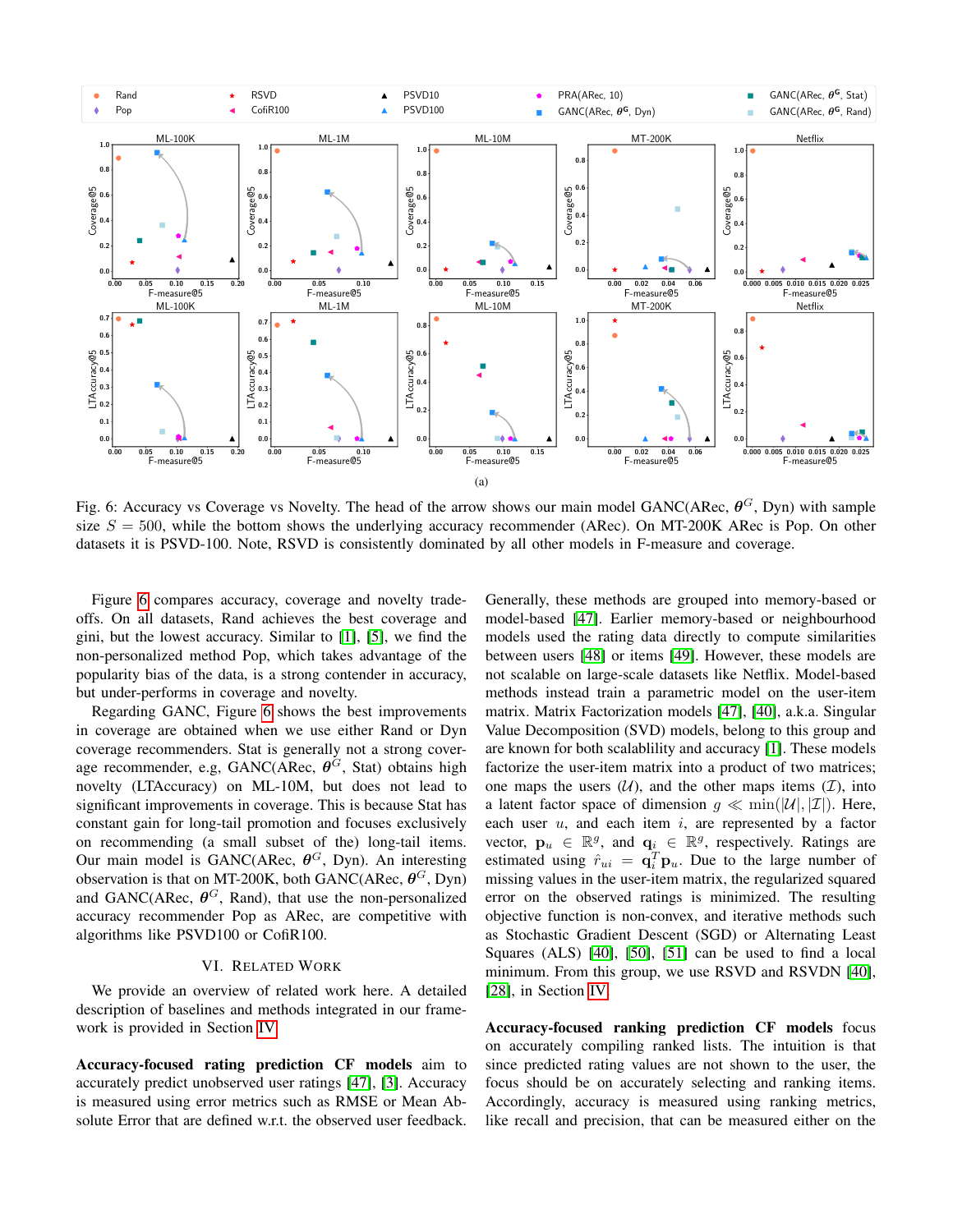observed user feedback, or on *all* items [\[1\]](#page-12-0), [\[36\]](#page-12-35). For ranking tasks, Pop obtains high precision and recall [\[1\]](#page-12-0), [\[5\]](#page-12-4). PSVD [\[1\]](#page-12-0) and CoFiRank [\[41\]](#page-12-40) are well-known latent factor models for ranking, with others in [\[43\]](#page-12-42), [\[35\]](#page-12-34). We use Pop, PSVD, and CofiRank in Section [IV.](#page-4-0)

Multi-objective methods devise new models that optimize several objectives, like coverage and novelty, in addition to accuracy [\[5\]](#page-12-4), [\[6\]](#page-12-5), [\[13\]](#page-12-12), [\[38\]](#page-12-37), [\[52\]](#page-13-5). In [\[38\]](#page-12-37), items are assumed to be similar if they significantly co-occur with the same items. This leads to better representations for long-tail items, and increases their chances of being recommended. A new performance measure that combines accuracy and popularity bias is proposed in [\[6\]](#page-12-5). This measure can be gradually tuned towards recommending long-tail items. More recently, the idea of recommending users to items as a means of improving sales diversity, and implicitly, recommendation novelty, while retaining precision, has been explored in [\[5\]](#page-12-4). In comparison to both [\[6\]](#page-12-5), [\[38\]](#page-12-37), we focus on targeted promotion of long-tail items. While [\[5\]](#page-12-4) focuses on neighbourhood models for top- $N$ recommendation, our framework is generic and independent of the recommender models. Graph-based approaches for longtail item promotion are studied in [\[13\]](#page-12-12), [\[52\]](#page-13-5). They construct a bipartite user-item graph and use a random walk to trade-off between popular and long-tail items. Rather than devise new multi-objective models, we post-process existing models.

Re-ranking methods post-process the output of a standard model to account for additional objectives like coverage and diversity rather than devising a new model. These algorithms are very efficient. [\[9\]](#page-12-8) explores re-ranking to maximize diversity within individual top- $N$ . It shows that users preferred diversified lists despite their lower accuracy. However, diversifying individual top- $N$  sets does not necessarily increase coverage [\[17\]](#page-12-16), [\[38\]](#page-12-37). Re-ranking techniques that directly maximize coverage and promote long-tail items are explored in [\[11\]](#page-12-10), [\[14\]](#page-12-13), [\[20\]](#page-12-19), [\[22\]](#page-12-21). In contrast to [\[11\]](#page-12-10), [14], [20] that re-rank rating prediction models, our framework is generic and is independent of the base recommendation model. Furthermore, our long-tail personalization is independently learned from interaction data. PRA [\[22\]](#page-12-21) is also generic framework for reranking, although we differ in our long-tail novelty prefernce modelling. We use RBT [\[14\]](#page-12-13), Resource allocation [\[20\]](#page-12-19), PRA [\[22\]](#page-12-21) as baselines since we share similar objectives.

Modelling user novelty preference is studied in [\[17\]](#page-12-16), [\[22\]](#page-12-21), [\[53\]](#page-13-6), [\[54\]](#page-13-7), [\[55\]](#page-13-8). As explained in [\[53\]](#page-13-6), an item can be novel in three ways: 1) it is new to the system and is unlikely to be seen by most users (cold-start), 2) it existed in the system but is new to a single user, 3) it existed in the system, was previously known by the user, but is a forgotten item. [\[53\]](#page-13-6), [\[55\]](#page-13-8) focus on definitions 2 and 3 of novelty, which are useful in settings where seen items can be recommended again, e.g., music recommendation. For defining users' novelty preferences, tag and temporal data are used in [\[53\]](#page-13-6), [\[55\]](#page-13-8). A logistic regression model is used to predict user novelty preferences in [\[53\]](#page-13-6), while [\[55\]](#page-13-8) learn a curiosity model for each user based on her access history and item tags. In [\[54\]](#page-13-7), gross movie earnings are assumed to reflect movie popularity, and are used to define a personal popularity tendency (PPT) for each user. The idea is to match the PPT of each user with the PPT of recommended items [\[54\]](#page-13-7). The major difference between our work and [\[53\]](#page-13-6), [\[54\]](#page-13-7), [\[55\]](#page-13-8) is that we focus on the cold-start definition of novelty (definition 1), we do not use contextual or temporal information to define users' tendencies for novelty, and we consider domains where each item is accessed at most once (seen items cannot be recommended).

In [\[17\]](#page-12-16), users are characterized based on their tendency towards disputed items, defined as items with high average rating and high variance. These items are claimed to be in the long-tail. We differ in terms of long-tail novelty definition, and consequently our preference estimates. Furthermore, [\[17\]](#page-12-16) independently solve a constrained convex optimization problem for each user, with the user's disputed item tendency as a constraint. [\[18\]](#page-12-17), [\[19\]](#page-12-18) use a user risk indicator to decide between a personalized and a non-personalized model; both focus on accuracy. In contrast, we combine accuracy and coverage models. Furthermore, while their risk indicators are optimized via cross validation, we learn the users' long-tail preferences.

PRA [\[22\]](#page-12-21) models user preference for long-tail novelty using on item popularity statistics. In contrast, we consider additional information, like if the user found the item interesting, and the long-tail preferences of other users of the item.

CF interaction data properties and test ranking protocol are two important aspects to consider in recommendation setting. CF interaction data suffers from popularity bias [\[37\]](#page-12-36). In the movie rating domain, for instance, users are more likely to rate movies they know and like [\[1\]](#page-12-0), [\[6\]](#page-12-5), [\[36\]](#page-12-35), [\[37\]](#page-12-36), [\[46\]](#page-12-45). As a result, the partially observed interaction data is not a random subset of the (unavailable) complete interaction data. Furthermore, many real-world CF interaction datasets [\[33\]](#page-12-32), [\[4\]](#page-12-3), [\[21\]](#page-12-20), [\[56\]](#page-13-9) are sparse, and the majority of items and users have few observations available. Due to the popularity bias and sparsity of datasets, many accuracy-focused CF models are also biased toward recommending popular items.

Moreover, some accuracy evaluation protocols are also biased and tend to reward popularity biased algorithms [\[1\]](#page-12-0), [\[5\]](#page-12-4), [\[36\]](#page-12-35). In [\[36\]](#page-12-35), the main evaluation protocols are assessed in detail, and the "All unrated items test ranking protocol" is described to be closer to the accuracy the user experience in real-world recommendation setting, where performance is measured using the complete data rather than available data [\[36\]](#page-12-35). Following [\[36\]](#page-12-35), [\[5\]](#page-12-4), and w.r.t. the additional experiments we conducted in Appendix [C,](#page-14-0) we chose the "All unrated items test ranking protocol" for experiments in Section [IV.](#page-4-0)

## VII. CONCLUSION

<span id="page-11-0"></span>This paper presents a generic top- $N$  recommendation framework for trading-off accuracy, novelty, and coverage. To achieve this, we profile the users according to their preference for long-tail novelty. We examine various measures,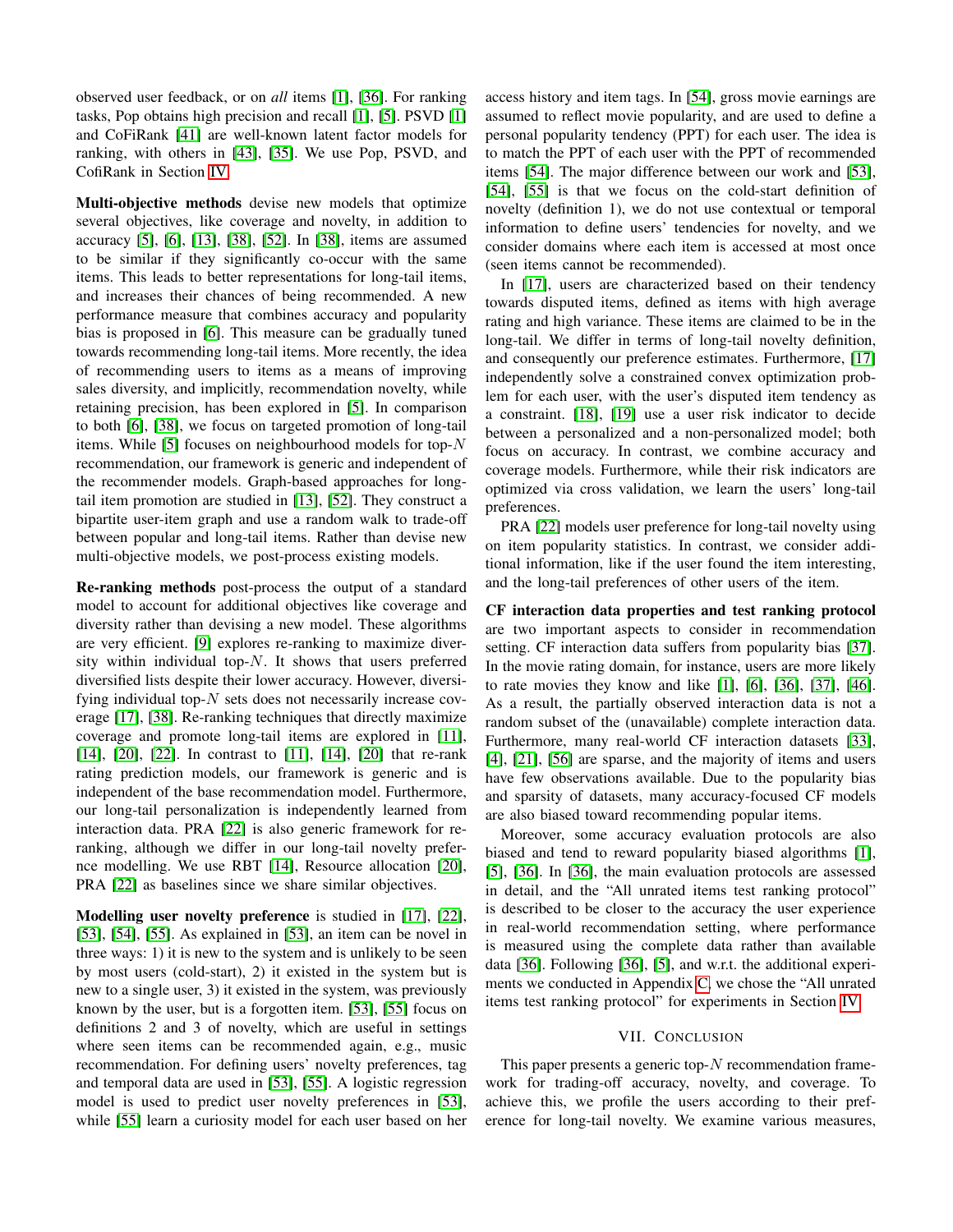and formulate an optimization problem to learn these user preferences from interaction data. We then integrate the user preference estimates in our generic framework, GANC. Extensive experiments on several datasets confirm that there are trade-offs between accuracy, coverage, and novelty. Almost all re-ranking models increase coverage and novelty at the cost of accuracy. However, existing re-ranking models typically rely on rating prediction models, and are hence more effective in dense settings. Using a generic approach, we can easily incorporate a suitable base accuracy recommender to devise an effective solution for both sparse and dense settings. Although we integrated the long-tail novelty preference estimates into a re-ranking framework, their use-case is not limited to these frameworks. In the future, we intend to explore the temporal and topical dynamics of long-tail novelty preference, particularly in settings where contextual information is available.

#### ACKNOWLDEGMENTS

We thank Glenn Bevilacqua, Neda Zolaktaf, Sharan Vaswani, Mark Schmidt, Laks V. S. Lakshmanan, and Tamara Munzner for their help and valuable discussions. We also thank the anonymous reviewers for their constructive feedback. This work has been funded by NSERC Canada, and supported in part by the Institute for Computing, Information and Cognitive Systems at UBC.

#### **REFERENCES**

- <span id="page-12-0"></span>[1] P. Cremonesi, Y. Koren, and R. Turrin, "Performance of recommender algorithms on top-n recommendation tasks," in *RecSys*, 2010.
- <span id="page-12-1"></span>[2] J. Herlocker, J. A. Konstan, and J. Riedl, "An empirical analysis of design choices in neighborhood-based collaborative filtering algorithms," *Information retrieval*, vol. 5, no. 4, 2002.
- <span id="page-12-2"></span>[3] J. Lee, M. Sun, and G. Lebanon, "A comparative study of collaborative filtering algorithms," *arXiv preprint arXiv:1205.3193*, 2012.
- <span id="page-12-3"></span>[4] B. Kanagal, A. Ahmed, S. Pandey, V. Josifovski, J. Yuan, and L. Garcia-Pueyo, "Supercharging recommender systems using taxonomies for learning user purchase behavior," *VLDB*, 2012.
- <span id="page-12-4"></span>[5] S. Vargas and P. Castells, "Improving sales diversity by recommending users to items," in *RecSys*, 2014.
- <span id="page-12-5"></span>[6] H. Steck, "Item popularity and recommendation accuracy," in *RecSys*, 2011.
- <span id="page-12-6"></span>[7] P. Castells, N. J. Hurley, and S. Vargas, *Recommender Systems Handbook*. Springer US, 2015, ch. Novelty and Diversity in Recommender Systems.
- <span id="page-12-7"></span>[8] M. Zhang and N. Hurley, "Avoiding monotony: improving the diversity of recommendation lists," in *RecSys*, 2008.
- <span id="page-12-8"></span>[9] C.-N. Ziegler, S. M. McNee, J. A. Konstan, and G. Lausen, "Improving recommendation lists through topic diversification," in *WWW*, 2005.
- <span id="page-12-9"></span>[10] Y. C. Zhang, D. Ó. Séaghdha, D. Quercia, and T. Jambor, "Auralist: introducing serendipity into music recommendation," in *WSDM*, 2012.
- <span id="page-12-10"></span>[11] G. Adomavicius and Y. Kwon, "Maximizing aggregate recommendation diversity: A graph-theoretic approach," in *International Workshop on Novelty and Diversity in Recommender Systems (DiveRS 2011)*, 2011.
- <span id="page-12-11"></span>[12] C. Anderson, *The Long Tail: Why the Future of Business Is Selling Less of More*. Hyperion, 2006.
- <span id="page-12-12"></span>[13] H. Yin, B. Cui, J. Li, J. Yao, and C. Chen, "Challenging the long tail recommendation," *PVLDB*, vol. 5, no. 9, pp. 896–907, 2012.
- <span id="page-12-13"></span>[14] G. Adomavicius and Y. Kwon, "Improving aggregate recommendation diversity using ranking-based techniques," *TKDE*, 2012.
- <span id="page-12-14"></span>[15] M. Ge, C. Delgado-Battenfeld, and D. Jannach, "Beyond accuracy: evaluating recommender systems by coverage and serendipity," in *RecSys*, 2010.
- <span id="page-12-15"></span>[16] M. Kaminskas and D. Bridge, "Diversity, serendipity, novelty, and coverage: A survey and empirical analysis of beyond-accuracy objectives in recommender systems," *ACM Trans. Interact. Intell. Syst.*, 2016.
- <span id="page-12-16"></span>[17] T. Jambor and J. Wang, "Optimizing multiple objectives in collaborative filtering," in *RecSys*, 2010.
- <span id="page-12-17"></span>[18] W. Zhang, J. Wang, B. Chen, and X. Zhao, "To personalize or not: a risk management perspective," in *RecSys*, 2013, pp. 229–236.
- <span id="page-12-18"></span>[19] J. Wang and J. Zhu, "Portfolio theory of information retrieval," in *SIGIR*, 2009, pp. 115–122.
- <span id="page-12-19"></span>[20] Y.-C. Ho, Y.-T. Chiang, and J. Y.-J. Hsu, "Who likes it more?: mining worth-recommending items from long tails by modeling relative preference," in *WSDM*, 2014, pp. 253–262.
- <span id="page-12-20"></span>[21] Y. Liu, T.-A. N. Pham, G. Cong, and Q. Yuan, "An experimental evaluation of point-of-interest recommendation in location-based social networks," *Proceedings of the VLDB Endowment*, 2017.
- <span id="page-12-21"></span>[22] M. Jugovac, D. Jannach, and L. Lerche, "Efficient optimization of multiple recommendation quality factors according to individual user tendencies," *Expert Systems with Applications*, vol. 81, 2017.
- <span id="page-12-22"></span>[23] D. Agarwal and B.-C. Chen, "Regression-based latent factor models," in *Proceedings of the 15th ACM SIGKDD international conference on Knowledge discovery and data mining*. ACM, 2009, pp. 19–28.
- <span id="page-12-23"></span>[24] M. Saveski and A. Mantrach, "Item cold-start recommendations: Learning local collective embeddings," in *RecSys*, 2014, pp. 89–96.
- <span id="page-12-24"></span>[25] G. Salton and C. Buckley, "Term-weighting approaches in automatic text retrieval," *Information processing & management*, 1988.
- <span id="page-12-25"></span>[26] Y. Li, Q. Li, J. Gao, L. Su, B. Zhao, W. Fan, and J. Han, "On the discovery of evolving truth," in *KDD*. ACM, 2015.
- <span id="page-12-26"></span>[27] R. Agrawal, S. Gollapudi, A. Halverson, and S. Ieong, "Diversifying search results," in *WSDM*, 2009.
- <span id="page-12-27"></span>[28] Y. Zhuang, W.-S. Chin, Y.-C. Juan, and C.-J. Lin, "A fast parallel sgd for matrix factorization in shared memory systems," in *RecSys*, 2013.
- <span id="page-12-28"></span>[29] S. Khuller, A. Moss, and J. S. Naor, "The budgeted maximum coverage problem," *Information Processing Letters*, vol. 70, no. 1, 1999.
- <span id="page-12-29"></span>[30] M. L. Fisher, G. L. Nemhauser, and L. A. Wolsey, *An analysis of approximations for maximizing submodular set functions-II*. Springer, 1978.
- <span id="page-12-30"></span>[31] S. J. Sheather and M. C. Jones, "A reliable data-based bandwidth selection method for kernel density estimation," *Journal of the Royal Statistical Society. Series B (Methodological)*, pp. 683–690, 1991.
- <span id="page-12-31"></span>[32] F. M. Harper and J. A. Konstan, "The movielens datasets: History and context," *ACM Trans. on Interactive Intelligent Systems (TiiS)*, 2016.
- <span id="page-12-32"></span>[33] S. Dooms, T. De Pessemier, and L. Martens, "Movietweetings: a movie rating dataset collected from twitter," in *CrowdRec at RecSys*, 2013.
- <span id="page-12-33"></span>[34] J. M. Hernandez-lobato, N. Houlsby, and Z. Ghahramani, "Probabilistic matrix factorization with non-random missing data," in *ICML*, 2014.
- <span id="page-12-34"></span>[35] J. Lee, S. Bengio, S. Kim, G. Lebanon, and Y. Singer, "Local collaborative ranking," in *WWW*, 2014, pp. 85–96.
- <span id="page-12-35"></span>[36] H. Steck, "Evaluation of recommendations: rating-prediction and ranking," in *Proceedings of the 7th ACM conference on Recommender systems*. ACM, 2013, pp. 213–220.
- <span id="page-12-36"></span>[37] D. K. Agarwal and B.-C. Chen, *Statistical Methods for Recommender Systems*. Cambridge University Press, 2016.
- <span id="page-12-37"></span>[38] K. Niemann and M. Wolpers, "A new collaborative filtering approach for increasing the aggregate diversity of recommender systems," in *SIGKDD*, 2013, pp. 955–963.
- <span id="page-12-38"></span>[39] M. O. Lorenz, "Methods of measuring the concentration of wealth," *Publications of the American Statistical Association*, 1905.
- <span id="page-12-39"></span>[40] Y. Koren, R. Bell, and C. Volinsky, "Matrix factorization techniques for recommender systems," *Computer*, no. 8, pp. 30–37, 2009.
- <span id="page-12-40"></span>[41] M. Weimer, A. Karatzoglou, Q. V. Le, and A. Smola, "Maximum margin matrix factorization for collaborative ranking," *Advances in neural information processing systems*, pp. 1–8, 2007.
- <span id="page-12-41"></span>[42] E. M. Voorhees, "Overview of trec 2001," in *Trec*, 2001.
- <span id="page-12-42"></span>[43] S. Balakrishnan and S. Chopra, "Collaborative ranking," in *WSDM*, 2012.
- <span id="page-12-43"></span>[44] M. Volkovs and R. S. Zemel, "Collaborative ranking with 17 parameters," in *Advances in Neural Information Processing Systems*, 2012, pp. 2294–2302.
- <span id="page-12-44"></span>[45] B. M. Marlin, R. S. Zemel, S. Roweis, and M. Slaney, "Collaborative filtering and the missing at random assumption," in *UAI*, 2007.
- <span id="page-12-45"></span>[46] H. Steck, "Training and testing of recommender systems on data missing not at random," in *SIGKDD*, 2010.
- <span id="page-12-46"></span>[47] Y. Koren, "Factorization meets the neighborhood: a multifaceted collaborative filtering model," in *SIGKDD*, 2008.
- <span id="page-12-47"></span>[48] J. L. Herlocker, J. A. Konstan, A. Borchers, and J. Riedl, "An algorithmic framework for performing collaborative filtering," in *SIGIR*, 1999.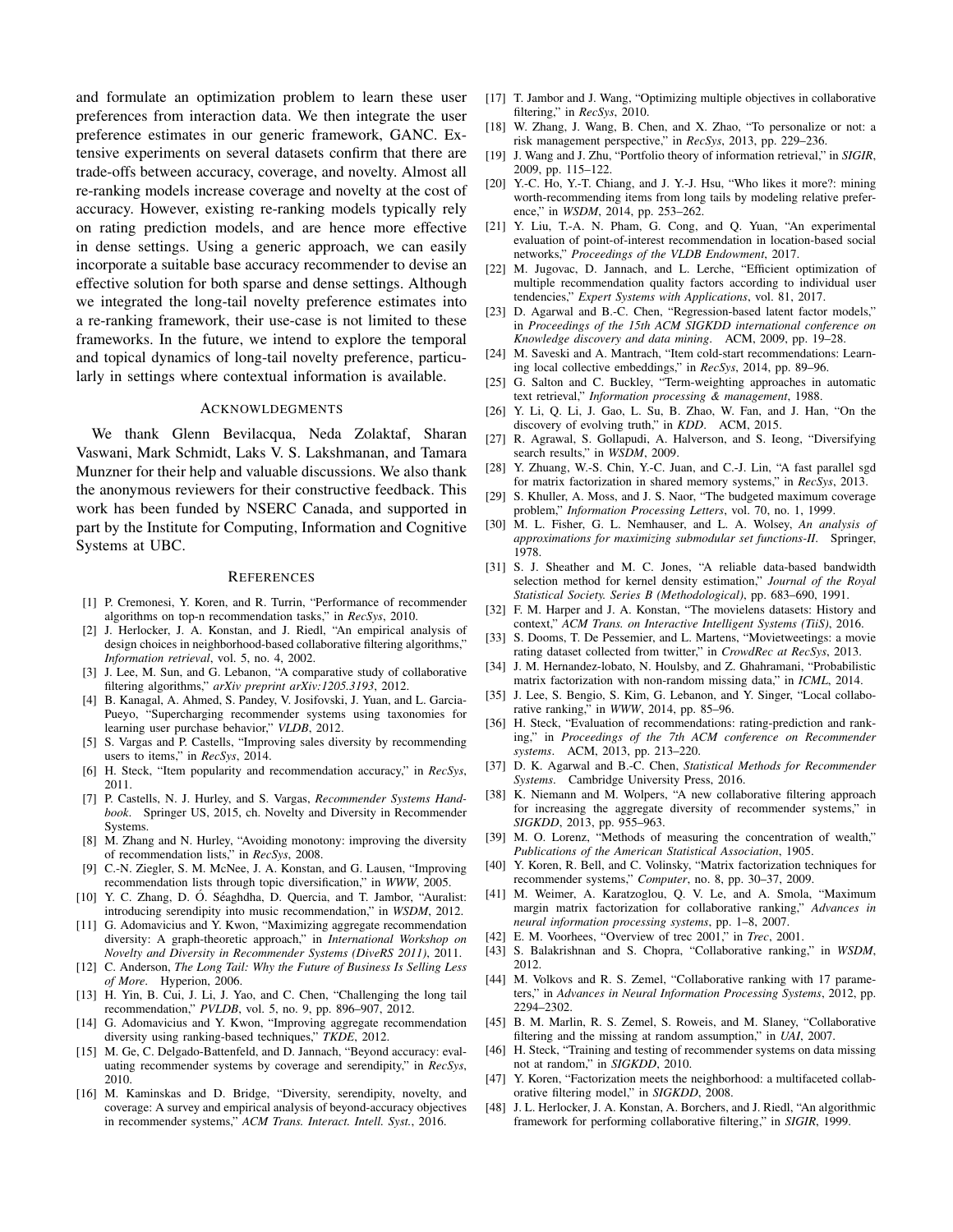- <span id="page-13-2"></span>[49] B. Sarwar, G. Karypis, J. Konstan, and J. Riedl, "Item-based collaborative filtering recommendation algorithms," in *WWW*, 2001.
- <span id="page-13-3"></span>[50] A. Mnih and R. Salakhutdinov, "Probabilistic matrix factorization," in *Advances in neural information processing systems*, 2007.
- <span id="page-13-4"></span>[51] S. Rendle, "Factorization machines with libFM," *ACM Trans. on Intelligent Systems and Technology*, vol. 3, no. 3, pp. 1–22, May 2012.
- <span id="page-13-5"></span>[52] L. Shi, "Trading-off among accuracy, similarity, diversity, and long-tail: A graph-based recommendation approach," in *RecSys*, 2013, pp. 57–64.
- <span id="page-13-6"></span>[53] K. Kapoor, V. Kumar, L. Terveen, J. A. Konstan, and P. Schrater, "I like to explore sometimes: Adapting to dynamic user novelty preferences," in *Proceedings of the 9th ACM Conference on Recommender Systems*. ACM, 2015, pp. 19–26.
- <span id="page-13-7"></span>[54] J. Oh, S. Park, H. Yu, M. Song, and S.-T. Park, "Novel recommendation based on personal popularity tendency," in *Data Mining (ICDM), 2011 IEEE 11th International Conference on*. IEEE, 2011, pp. 507–516.
- <span id="page-13-8"></span>[55] P. Zhao and D. L. Lee, "How much novelty is relevant?: It depends on your curiosity," in *SIGIR*. ACM, 2016.
- <span id="page-13-9"></span>[56] S. Zolaktaf and G. C. Murphy, "What to learn next: Recommending commands in a feature-rich environment," in *IEEE International Conference on Machine Learning and Applications (ICMLA)*. IEEE, 2015.
- <span id="page-13-11"></span>[57] A. Krause and D. Golovin, "Submodular function maximization."

#### APPENDIX

<span id="page-13-1"></span>*A. Regularized SVD configuration*

<span id="page-13-10"></span>

|                                                                | R-SVD                                  |                                       |                               |                                           | <b>R-SVDN</b>                          |                                       |                               |                                           |
|----------------------------------------------------------------|----------------------------------------|---------------------------------------|-------------------------------|-------------------------------------------|----------------------------------------|---------------------------------------|-------------------------------|-------------------------------------------|
| <b>Dataset</b>                                                 | $\eta$                                 | λ                                     | $\boldsymbol{q}$              | <b>RMSE</b>                               | $\eta$                                 | $\lambda$                             | $\boldsymbol{q}$              | <b>RMSE</b>                               |
| $MI - 100K$<br>$MI - 1M$<br>$MI - 10M$<br>$MT-200k$<br>Netflix | 0.03<br>0.03<br>0.003<br>0.01<br>0.002 | 0.05<br>0.05<br>0.005<br>0.01<br>0.05 | 100<br>100<br>20<br>40<br>100 | 0.935<br>0.868<br>0.872<br>0.761<br>0.979 | 0.03<br>0.03<br>0.003<br>0.01<br>0.002 | 0.05<br>0.05<br>0.005<br>0.01<br>0.05 | 100<br>100<br>20<br>40<br>100 | 0.935<br>0.875<br>0.872<br>0.761<br>0.979 |

TABLE V: R-SVD and R-SVDN parameters on different datasets. g is the number of latent factors,  $\eta$  is the learning rate,  $\lambda$  is the L2-reqularization coefficient.

Table [V](#page-13-10) provides details for the setup of Regularized SVD (R-SVD) and the same model with non-negative constraints (R-SVDN). We use LIBMF [\[28\]](#page-12-27) with L2-Norm as the loss function, and L2-regularization, and SGD for optimization. We performed 10-fold cross validation and tested: number of latent factors  $g \in \{8, 20, 40, 50, 80, 100\}$ , L2-regularization coefficients  $\lambda \in \{0.001, 0.005, 0.01, 0.05, 0.1\}$ , learning rate  $\eta \in$  $\{0.002, 0.003, 0.01, 0.03\}$ . For each dataset, we used the parameters that led to best performance.

#### <span id="page-13-0"></span>*B. Analysis of Fully Sequential Dynamic Coverage*

In this section, we show the problem of finding a top- $N$  collection  $P = \{P_u\}_{u=1}^{|U|}$  that maximizes Eq. [III.2,](#page-3-4) is an instance of maximizing a submodular function subject to a matroid constraint.

**Matroids.** A set system is a pair  $(\mathcal{I}, \mathcal{F})$ , where  $\mathcal{I}$  denotes a ground set of elements and  $\mathcal{F} = \{ \mathcal{A} : \mathcal{A} \subseteq \mathcal{I} \}$ , is a collection of subsets of *I*. A set system is an independence system if it satisfies 1)  $\emptyset \in \mathcal{F}$ , 2)  $A \subseteq B \in \mathcal{F}$  then  $A \in \mathcal{F}$ . A *matroid* is an independence system that also satisfies the property  $\mathcal{A}, \mathcal{B} \in \mathcal{F}$  and  $|\mathcal{B}| > |\mathcal{A}|$  then  $\exists i \in$ B \ A with  $A \cup \{i\} \in \mathcal{F}$ . A *uniform matroid*, is a special class of matroids that satisfies  $\mathcal{F} = \{ \mathcal{A} : \mathcal{A} \subseteq \mathcal{I}, |\mathcal{A}| \leq N \}$ , that is all basis are maximal. A *partition matroid* satisfies  $F = \{A : A =$  $\cup_{i=1}^N \mathcal{A}_i, \mathcal{A}_i \subseteq \mathcal{I}_i, |\mathcal{A}_i| \leq l_i, \cup \mathcal{I}_i = \mathcal{I} \}.$ 

<span id="page-13-12"></span>Lemma A.1. *The constraint of recommending* N *items to each user, corresponds to a partition matroid over the users.*

*Proof:* Define a new ground set  $\mathcal{N} = \{(u, i) : u \in \mathcal{U}, i \in \mathcal{I}\}.$ Define  $\mathcal{N}_u = \{(u, i) : i \in \mathcal{I}\}, u \in \mathcal{U}$  and let  $l_u = N, \forall u \in \mathcal{U}$ . Let  $\mathcal{M} = (\mathcal{U}, \mathcal{F})$  where  $\mathcal{F} = \{ \mathcal{P}^{'}: \mathcal{P}^{'} = \cup_{u \in \mathcal{U}} \mathcal{P}^{'}_u, \mathcal{P}^{'}_u \subseteq \mathcal{N}_u, |\mathcal{P}^{'}_u| \leq \epsilon \}$  $l_u, \cup \mathcal{N}_u = \mathcal{N}$ . P' form independent sets of a partition matroid.

Submodularity and Monotonicity. Let  $\mathcal I$  denote a ground set of items. Given a set function  $f: 2^{\mathcal{I}} \to \mathbb{R}$ ,  $\delta(i|\mathcal{A}) := f(\mathcal{A} \cup \{i\}) - f(\mathcal{A})$ is the marginal gain of  $f$  at  $A$  with regard to item  $i$ . Furthermore,  $f$  is submodular if and only if  $\delta(i|\mathcal{A}) \geq \delta(i|\mathcal{B}), \forall \mathcal{A} \subseteq \mathcal{B} \subseteq \mathcal{I}, \forall i \in \mathcal{I} \backslash \mathcal{B}.$ It is modular if  $f(A \cup i) = f(A) + f(i)$ ,  $\forall A \subset \mathcal{I}, i \in \mathcal{I} \setminus \mathcal{A}$ . In addition, f is monotone increasing if  $f(A) \leq f(\mathcal{B})$ ,  $\forall A \subseteq \mathcal{B} \subseteq \mathcal{I}$ . Equivalently, a function is monotone increasing if and only if  $\forall A \subseteq \mathcal{I}$ and  $i \in \mathcal{I}, \delta(i|\mathcal{A}) \geq 0$  [\[57\]](#page-13-11). Submodular functions have the following concave composition property:

Theorem A.1. *Using dynamic coverage, the objective function* v(.) *in Eq[.III.2](#page-3-4) is submodular monotone increasing w.r.t. sets of user-item pairs.*

*Proof:* Consider the ground set  $N$ , defined in Lemma [A.1.](#page-13-12) Based on any set  $\mathcal{P}' \subseteq \mathcal{N}$ , define  $\mathcal{P}'_u = \{i | (u, i) \in \mathcal{P}'\}$ . We can rewrite the objective function with dynamic coverage as

$$
v(\mathcal{P}') = \sum_{u} v_u(\mathcal{P}'_u)
$$
  
= 
$$
\sum_{u} (1 - \theta_u) a(\mathcal{P}'_u) + \theta_u c(\mathcal{P}'_u)
$$
  
= 
$$
\sum_{u} (1 - \theta_u) \sum_{i \in \mathcal{P}'_u} a(i) + \theta_u \sum_{i \in \mathcal{P}'_u} c(i)
$$
 (A.1)

<span id="page-13-13"></span>
$$
= \sum_{u} (1 - \theta_u) \sum_{i \in \mathcal{P}'_u} \hat{r}_{ui} + \theta_u \sum_{i \in \mathcal{P}'_u} \frac{1}{\sqrt{1 + f_i^{\mathcal{P}'}}} \tag{A.2}
$$

where  $f_i^{\mathcal{P}'}$  $i^{\mathcal{P}'}$  is the number of times item i is recommended in  $\mathcal{P}'$ . For submodularity consider any  $A \subseteq B \subset \mathcal{N}$ , and a pair  $(u, i) \in \mathcal{N} \setminus \mathcal{B}$ . We have

$$
f_i^{\mathcal{A}} \le f_i^{\mathcal{B}}
$$

$$
\frac{1}{\sqrt{1 + f_i^{\mathcal{A}}}} \ge \frac{1}{\sqrt{1 + f_i^{\mathcal{B}}}}
$$

$$
(1 - \theta_u)\hat{r}_{ui} + \theta_u \frac{1}{\sqrt{1 + f_i^{\mathcal{A}}}} \ge (1 - \theta_u)\hat{r}_{ui} + \theta_u \frac{1}{\sqrt{1 + f_i^{\mathcal{B}}}}
$$

$$
\delta(i|\mathcal{A}) \ge \delta(i|\mathcal{B})
$$

Therefore, due to the submodularity of the coverage function, the overall value function  $v(.)$  is submodular.

For monotonicity, both  $a(.)$  and  $c(.)$  map a set of items  $\mathcal{P}_u$  to the  $[0, 1]$  range, and are additive in terms of the number of items (line [A.1\)](#page-13-13). So, they are both monotonically increasing, i.e., adding a new element  $i \in \mathcal{I} \setminus \mathcal{P}_u$  to the set  $\mathcal{P}_u$  can only increase their value. Since  $\theta_u$  is also in [0, 1],  $v_u(.)$  is monotonically increasing.  $v(.)$  is therefore submodular monotone increasing since it is a sum of submodular monotone increasing functions.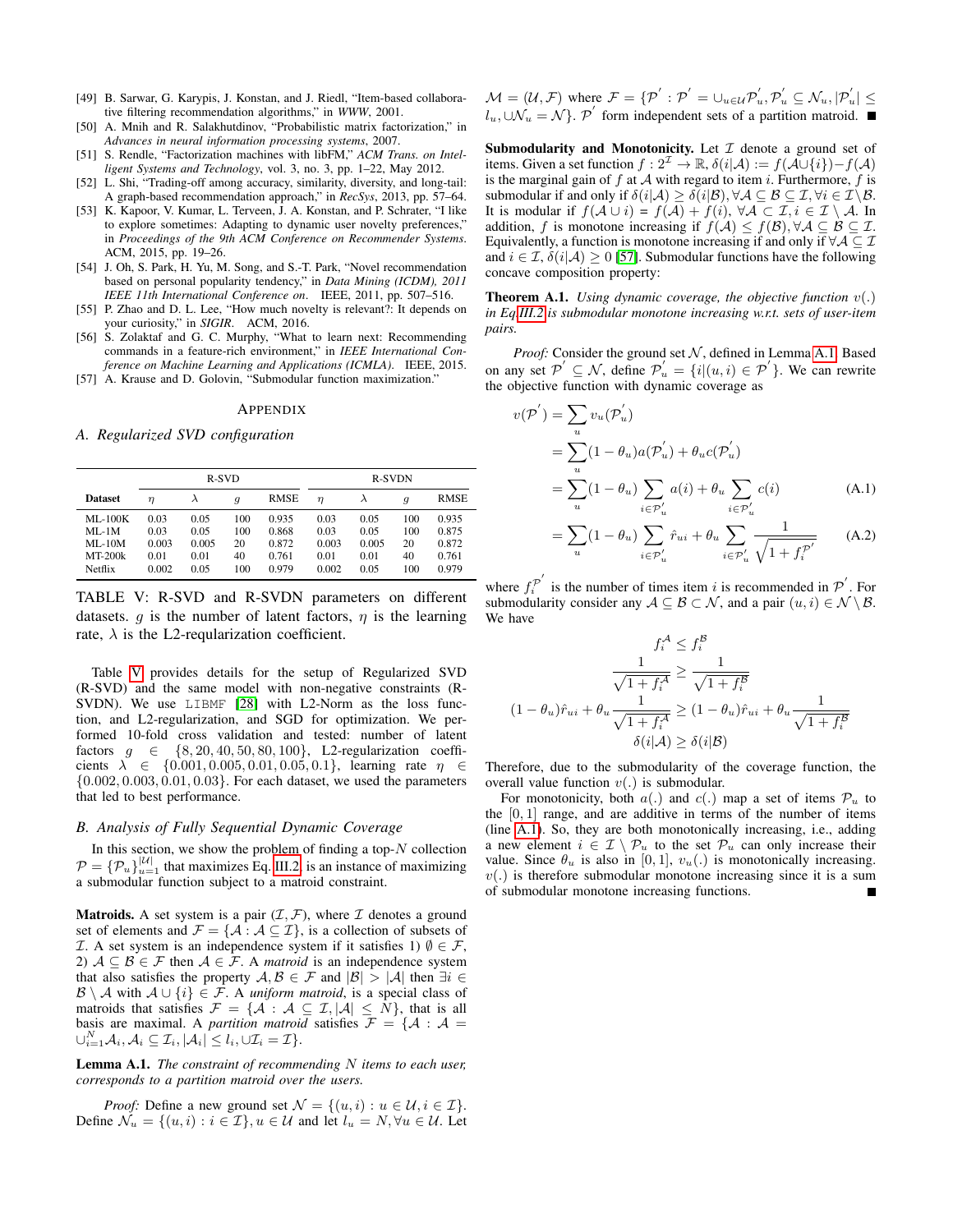<span id="page-14-1"></span>

Fig. 7: Comparing the trade-offs for top-5 recommendation, when using different ranking protocols. Dataset is ML-100K.

## <span id="page-14-0"></span>*C. Effect of test ranking protocol on performance metrics*

In our empirical study, we studied off-line recommendation performance of top- $N$  recommendation algorithms from three perspectives: accuracy, novelty, and coverage (Section [IV-A\)](#page-4-1). The choice of *test ranking protocol* [\[36\]](#page-12-35) is also an important aspect in off-line evaluations. The test ranking protocol describes which items in the test set are ranked for each user [\[36\]](#page-12-35). We use the definitions in [\[36\]](#page-12-35):

<span id="page-14-2"></span>

(d) Rated test-items ranking protocol

Fig. 8: Comparing the trade-offs for top-5 recommendation, when using different ranking protocols. Dataset is ML-1M.

- Rated test-items ranking protocol: for each user, we only rank the observed items in the test set of that user.
- All unrated items ranking protocol: for each user, we rank all items that do not appear in the train set of that user.

In [\[36\]](#page-12-35), it was shown that the choice of test ranking protocol can affect accuracy measurements considerably. Specifically, accuracy is measured either by error metrics (e.g., RMSE and MAE) or ranking